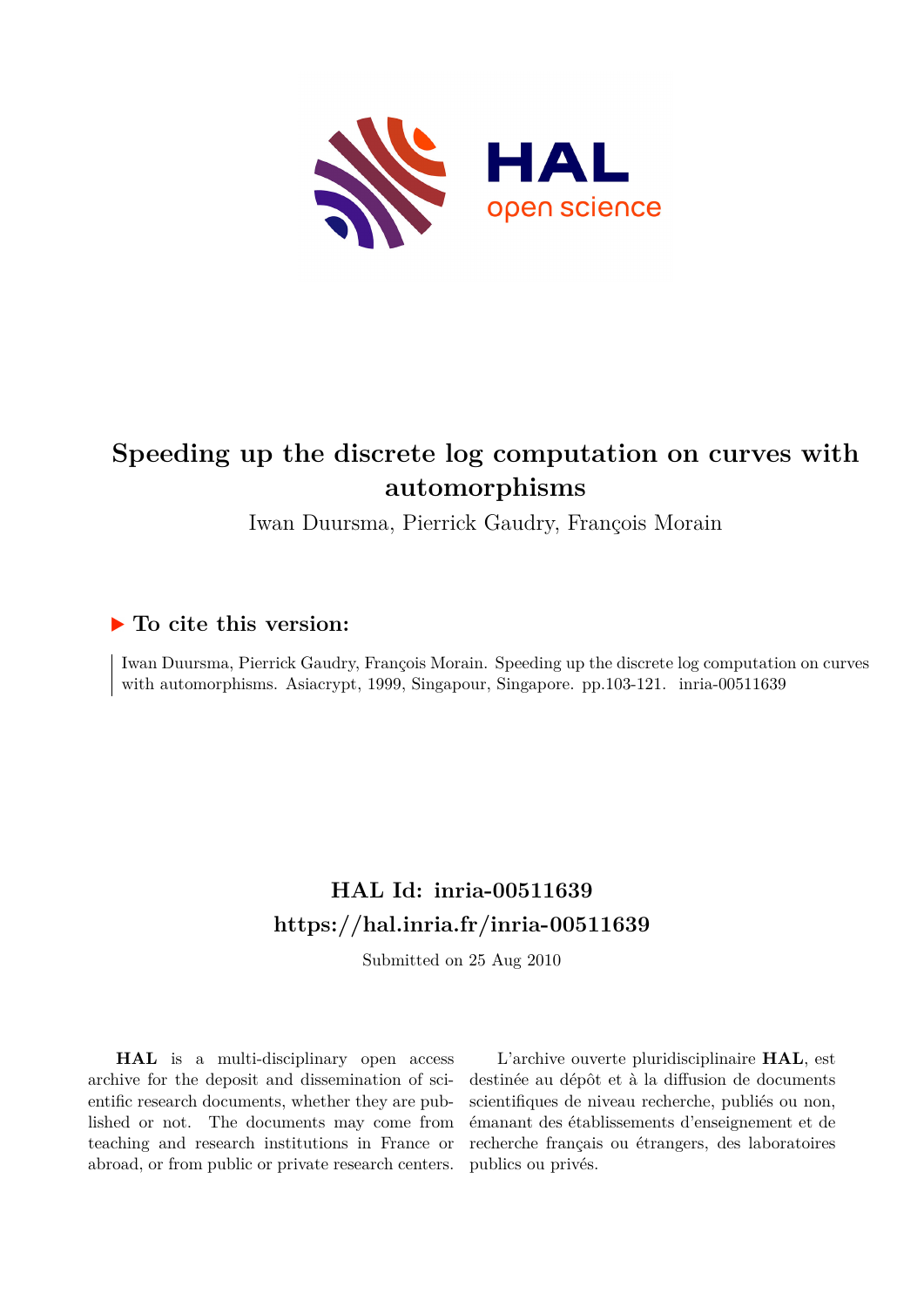### Speeding up the discrete log computation on curves with a curve with a contract of the contract of the contract of the contract of the contract of the contract of the contract of the contract of the contract of the contract of the contract of the contract of the con

I. Duursma<sup>1</sup>, P. Gaudry<sup>2</sup>, and F. Morain<sup>2 \*</sup> \*\*

<sup>1</sup> Université de Limoges, Laboratoire d'Arithmétique Calcul formel et Optimisation, 123 avenue Albert Thomas, F-87060 Limoges CEDEX, France <sup>2</sup> Laboratoire d'Informatique de l'Ecole polytechnique (LIX) F-91128 Palaiseau CEDEX, France fgaudry, moraing@lix.polytechnique.fr http://www.lix.polytechnique.fr/

Abstract. We show how to speed up the discrete log computations on curves having automorphisms of large order, thus generalizing the attacks on anomalous binary elliptic curves. This includes the first known attack on most of the hyperelliptic curves described in the literature.

#### **Introduction**  $\mathbf{1}$

The use of elliptic curves in cryptography was first suggested by Miller [28] and Koblitz [19], following the work of Lenstra on integer factorization [23]. Many people improved on these ideas and the domain is flourishing. (See for instance the many books on that topic, e.g.  $[18, 27]$ .) Koblitz  $[20]$  was the first to suggest using hyperelliptic curves for the same goal.

The security of many cryptosystems based on curves relies on the difficulty of the discrete log problem. In some special cases, it was shown that this problem was rather easy [26], [11], [44], [38], [40]. Apart from new lifting ideas [43, 17, 7, 6, 15] that remain to be tested, it seems that the discrete log on elliptic curves still resists. On ordinary curves, the only known attack is a parallelized version of Pollard's rho method [50]. The Certicom challenge<sup>1</sup> records the state of the art in the field.

Among the curves suggested for cryptographic use, the so-called Anomalous Binary Curves (ABC curves) have been shown to be somewhat less secure than ordinary curves, due to the existence of an automorphism of large order. Two types of attack have been suggested  $[52]$ , [13]. The first one can be seen as an additive rho method, the second one as a multiplicative method.

<sup>\*</sup> On leave from the French Department of Defense, Délégation Générale pour l'Armement.

<sup>??</sup> This work was supported by Action COURBES of INRIA (action cooperative de la direction scientifique de l'INRIA).

<sup>1</sup> See http://www.certicom.com/chal/.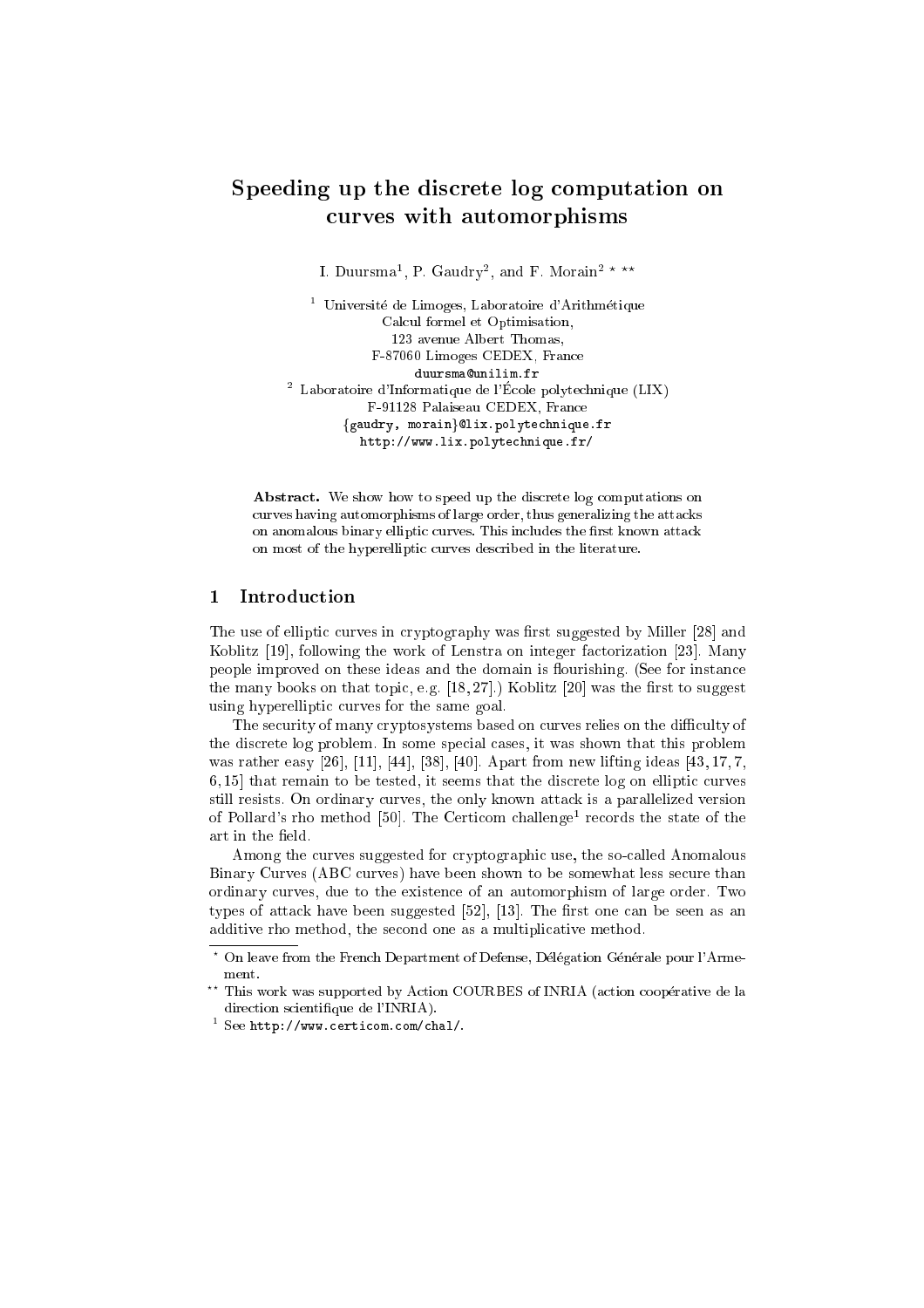The purpose of this article is to point out that these attacks can be generalized to the case where there exists an automorphim on the curve (resp. on the Jacobian of an hyperelliptic curve). In particular, we show how to obtain a speedup of  $\sqrt{m}$  if there is an automorphism of order m.

The organization of the article is as follows. First of all, we recall Pollard's algorithm and its additive and multiplicative variants. Then, we describe the use of equivalence classes as originated in [52, 13]. In particular, we show how to tackle the problem of useless cycles in the Wiener-Zuccherato approach, by analyzing the number of useless cycles and being able to throw them out. We then show how to use automorphisms of large order on (hyper)elliptic curves, including generalized ABC curves [30, 45] and curves with CM by  $\mathbb{Z}[\sqrt{-1}]$  or  $\mathbb{Z}[(1+\sqrt{-3})/2]$ , for which this appears to be the first published attack. This method applies also to hyperelliptic curves that were presented by Koblitz and others. We support our approach by numerical simulations.

#### 2 Parallel collision search

Let G be a finite abelian group with law written additively  $\oplus$  (and multiplication by k denoted by  $[k]P$  and P an element of order n of G (w.l.o.g. we will assume that *n* is prime using the Pohlig-Hellman approach [33]). Let Q be an element of  $\langle P \rangle$ , the cyclic group generated by P. The discrete log problem refers to the search for  $\kappa$  s.t.  $Q = [\kappa]P$ . For instance, G can be the group of points of an elliptic curve over a finite field, or the Jacobian of a hyperelliptic curve.

Generically, there exist three methods for computing discrete logs in time  $O(\sqrt{n})$ : Shanks's method [41], Pollard's rho and lambda methods [34], the last one being better when one has to find the discrete logarithm in a reduced range (that is not over [0, n]). The first method also uses  $O(\sqrt{n})$  space, which is generally a problem. After recalling Pollard's rho, we show how a parallel collision search method can be described in the same spirit.

#### 2.1 Pollard's rho method

It is well known that if we collect approximately  $k$  random values from a set of cardinality is the will we will define the support interest of the  $\sim$ products and the contract of the  $\ldots$  .  $\ldots$  and  $\ldots$  are  $\Delta$ solve the memory problem, Pollard [34] suggested to iterate a random function f on the group  $\lt F > 0$  starting from a point  $R_0 \lt \lt F > 0$  for instance  $R_0 =$  $[u_0]P \oplus [v_0]Q$  with  $u_0$  and  $v_0$  random integers (modulo n), one computes

$$
R_{i+1} = f(R_i)
$$

thereby obtaining two sequences  $(u_i)$  and  $(v_i)$  modulo n such that:

$$
R_i = [u_i]P \oplus [v_i]Q.
$$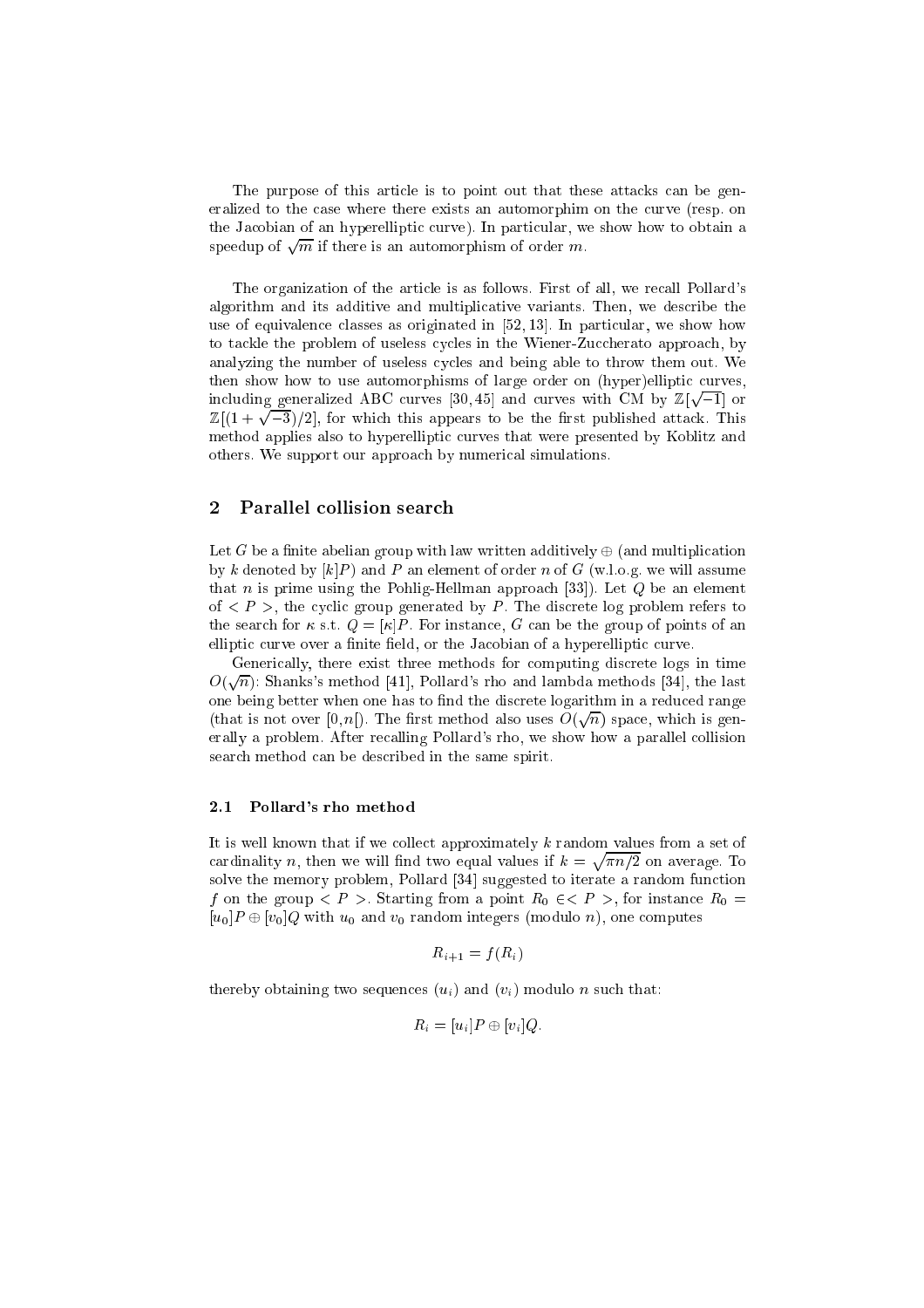

**Fig. 1.** The rho shape of  $(R_i)$ .

In order to understand the properties of this random sequence, one is led to study the functional graph of  $f$ , that is the graph built using all starting points R 2< <sup>P</sup> >, as shown in Figure 1.

Such a sequence consists in a tail of length  $\mu$  and a cycle of length  $\lambda$ , thus forming a rho of size  $\rho = \mu + \lambda$ . Asymptotic values for the critical parameters of this graph are given in [10]. For instance, a graph with n vertices should have  $\sqrt{\pi n/8}$ , thus giving a rho length of about  $\sqrt{\pi n/2}$ .  $0.5 \log n$  (connected) components, the average tail (resp. cycle) length should be

These results imply that after about  $\sqrt{\pi n/2}$  iterations, we will find a collision, that is two integers integers  $j$  for which Ri  $\alpha$  , will form which  $\alpha$  is an integers  $j$ 

$$
[u_i - u_j]P \oplus [v_i - v_j]Q = 0
$$

for a deduce of via deduce  $\alpha$  of via  $\alpha$  if via deduce  $\alpha$  $1-1/n$ : Indeed, each element R of  $\langle P \rangle$  has n different representations as  $\|v\|=0$  , we find the values victorian to the via the virtual via the random integrating integration integration  $[0, n - 1]$ .

#### 2.2 Using distinguished points

An efficient implementation of parallel collision search requires storing a limited number of points that have a distinguished property (this idea was used for the first time in [35]). If  $\theta$  is the proportion of distinguished points, then we should find a collision after computing about  $\sqrt{\pi n/2}$  points, or  $\theta$ provided and the same n=2 distinguished points. Now, parallelization is straightforward: have each processor contribute to the same list of distinguished points [50]. Each processor would have to find products and the contract of the nos, points, points, the speedup of M to the total running time. The total running time of

To understand how a parallelized search works, consider figure 2, on which we have drawn two paths, the one corresponding to processor  $i$  and the second to processor  $j$ . Their paths collide at point  $C$ , which lies between the distinguished points  $D_1$  and  $D_3$  (resp.  $D_2$  and  $D_3$ ). The collision will be discovered as soon as we find that  $R = D_3$ .

Such a random walk has a very important feature: it is *deterministic*, which means that if  $f(R) = C$ , then  $f(f(R)) = f(C)$ , so that after hitting C from any direction, one follows a single path afterwards.

#### 2.3 Choosing the function <sup>f</sup>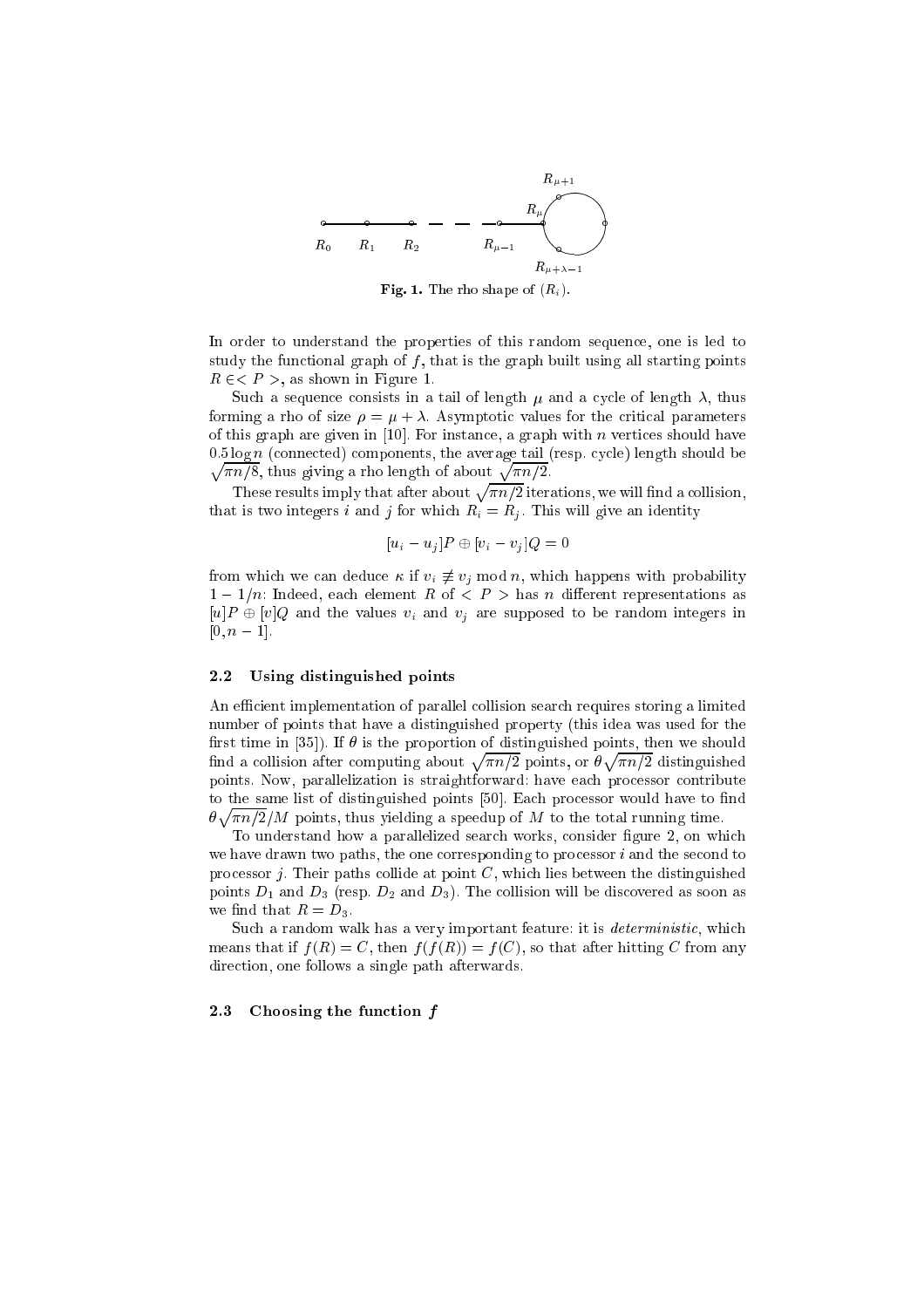

Fig. 2. The deterministic property.

An additive random walk. One way of choosing a good random function consists in precomputing r random points  $(T^{(j)})_{0 \leq i \leq r}$  in  $\leq P >$ , with  $T^{(j)} =$  $[u^{(j)}]P \oplus [v^{(j)}]Q$  and to define the random walk as

$$
f(R) = R \oplus T^{(j)}
$$

where  $j = \mathcal{H}(R)$  with H a hash function sending  $\langle P \rangle$  to  $\{0, 1, \ldots, r-1\}$ . This creates and ditive random walk in Zee since  $\mathcal{L}_{\mathcal{A}}$  is the walk in  $\mathcal{L}_{\mathcal{A}}$  since  $\mathcal{L}_{\mathcal{A}}$  as well as well  $\mathbb{P} \circ \mathbb{P}$  , which is a property of  $\mathbb{P} \circ \mathbb{P}$ 

$$
u_{i+1} \equiv u_i + u^{(j)}
$$
 mod  $n$ ,  $v_{i+1} \equiv v_i + v^{(j)}$  mod  $n$ 

Satler and Schnorr [39] have shown that the above approach is sufficiently random if  $r \geq 8$ . Teske has found experimentally [49] that a value of  $r \geq 20$  is more convenient.

A multiplicative random walk. One can also use a function  $f$  built with  $x$ ed multipliers ( $\mu_{ij}$ ) $0 \leq i \leq r$ ,  $\mu_{ij}$  defined modulo  $n$ . We define,

$$
f(R) = [\mu_j]R
$$

where  $j = \mathcal{H}(R)$  as above. In this version, we would in fact compute:

$$
f(R) = \left[\prod_{j=0}^{r-1} \mu_j^{f_j}\right] R_0.
$$

A collision with a single sequence would not be interesting since this would lead to ( $\Pi$  $j(\mu^{(j)}_j) \equiv 1 \bmod n$ . A collision is interesting if it comes from two distinct sequences: two initial values  $R_0 = [u_0]P \oplus [v_0]Q$  and  $R_0 = [u_0]P \oplus [v_0]Q$  would lead to a more useful  $[\prod_i \mu_j^{l_j}][[u_0]P \oplus [v_0]Q) = [u_0']P \oplus [v_0']Q.$  For this to be jj random enough, we must have <sup>r</sup> large as above. To be ecient, the method requires that the multiples be efficiently computed.

Mixed walks. In practice, it would be fruitful to mix both strategies. This would lead to a walk that is difficult to analyze in theory but which is likely to be "more random".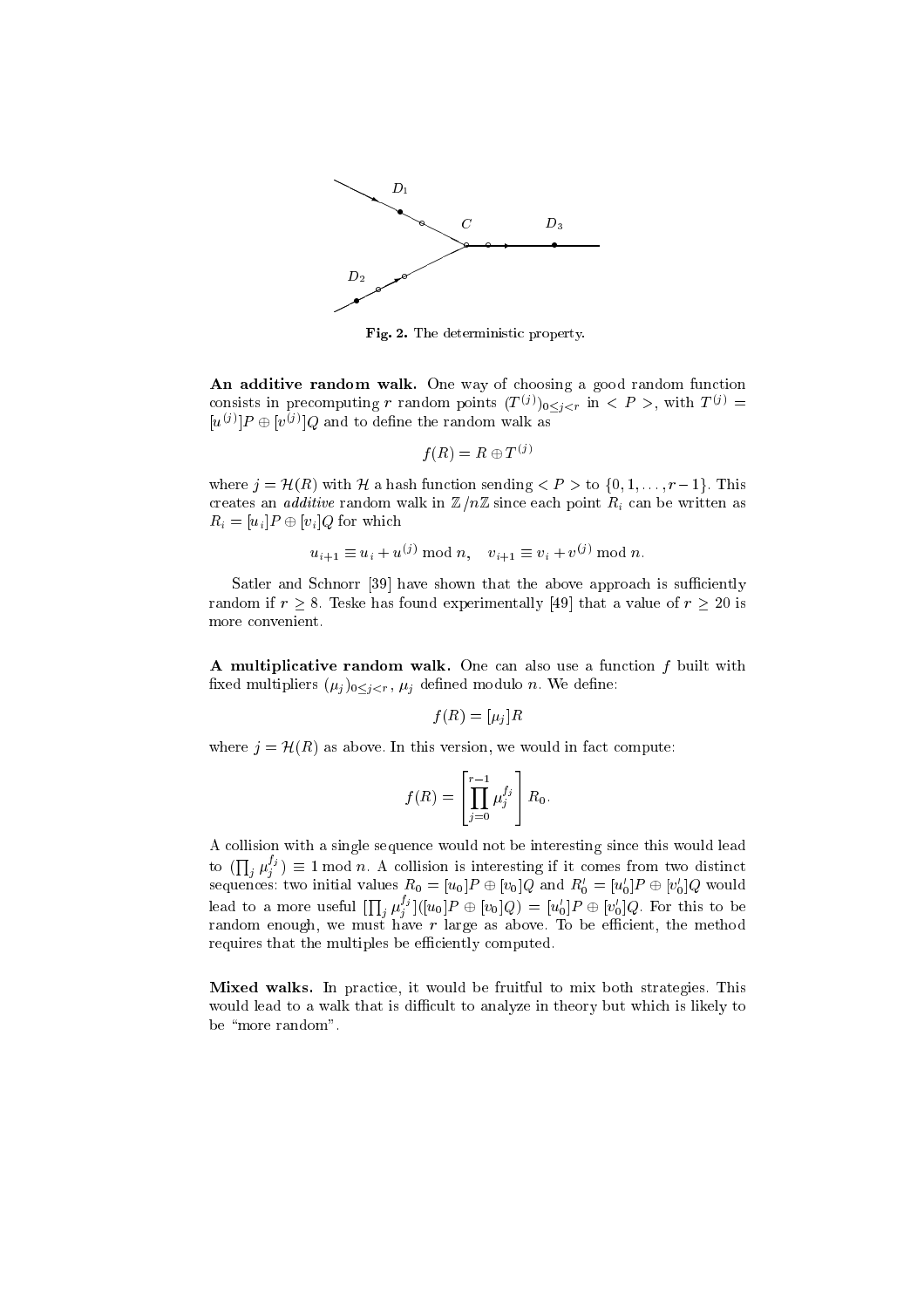#### 3 Random mappings on equivalence classes

Let  $\sim$  be an equivalence relation on  $\lt P$  > for which there are  $n/m$  equivalence classes. We note  $\overline{R}$  for the equivalence class of R. If we can iterate Pollard's rho on the set of equivalence classes  $\langle P \rangle / \sim$ , then we should find a collision in time  $\sqrt{\pi n/(2m)}$  instead of  $\sqrt{\pi n/2}$ .

The easiest way of building an equivalence class is by using automorphisms of the group G. Wiener and Zuccherato [52] considered the case where G is the set of points of an elliptic curve  $E$  defined over a finite field  $K$ . In that case, the equivalence relation would be  $S \sim T$  if and only if  $T = -S$ . The first known nontrivial example of such a phenomenon came from ABC curves [52, 13] (see section 3.3 below).

More generally, if we know an automorphism  $\alpha$  of order m operating on  $G$ , we can use the equivalence relation:

$$
S \sim T \iff \exists i, S = [\alpha^i]T
$$

and hope to get a speedup of  $\sqrt{m}$ . We will give new examples in the following section.

From now on, we suppose our equivalence class is built on an automorphism of order m. For the method to work eciently, the equivalence class of a point should be easy to compute, that is much faster than an addition in  $G$ .

#### 3.1 Well defined mappings

The first thing we can think of is to iterate f as usual, but perform the matches on the equivalence classes only. Starting from a random point  $R$  in  $\langle P \rangle$ , we iterate <sup>R</sup> <sup>=</sup> <sup>f</sup> (R); if <sup>R</sup> = Rj for some j, try to nd <sup>a</sup> match and stop, otherwise, store R.



Fig. 3. Paths that cross each other.

This looks fine, as long as we do not want to parallelize the algorithm. In that case, we can come across the diagram of figure 3 which shows that the random walk would no longer be deterministic. For instance, imagine that we are again in the case of elliptic curves with an additive walk and that:

$$
R_{i+1} = R_i + T^{(k)} = (x, y),
$$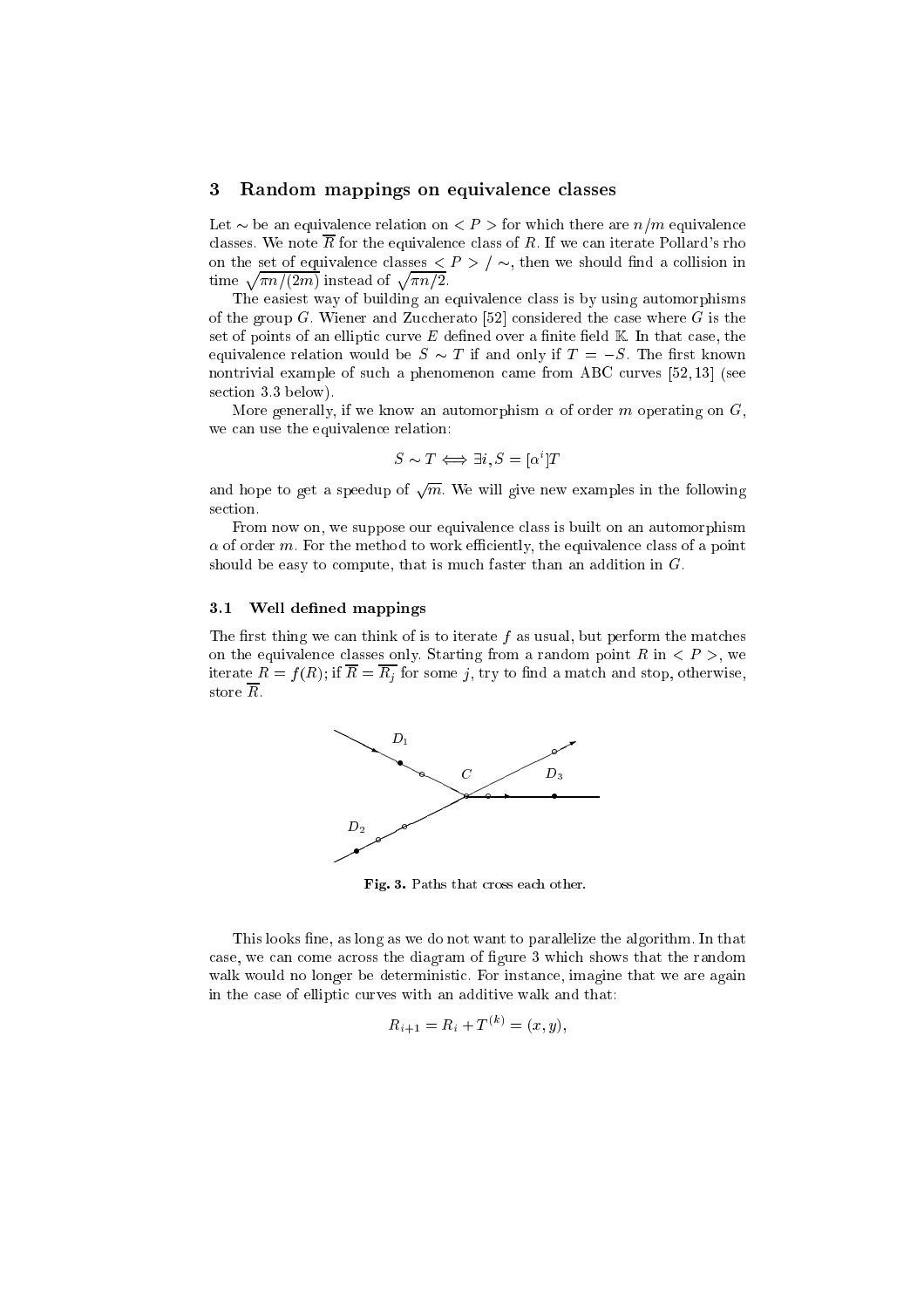$$
S_{i+1} = S_i + T^{(\ell)} = (x, -y).
$$

In that case  $\overline{S_{j+1}} = \overline{R_{i+1}}$ , but in general  $f(S_{j+1}) \neq f(R_{i+1}).$ 

Therefore, we must find a function f defined over  $\langle P \rangle$  and that is well *defined* over the equivalence classes. More precisely, we want that if  $R_0 \in R$ , then  $f(n) = f(n)$ . The most obvious approach is to use  $n_{i+1} = f(n_i)$  and we relate R = <sup>f</sup> (R) until a collision is found.

#### 3.2 Useless cycles for additive walks

Let us explain why useless cycles appear. Suppose that  $G$  is the set  $E(\mathbb{K})$  of points on an elliptic curve E over the finite field  $\mathbb{K} = \mathbb{F}_{p^n}$ . Suppose we use a function  $f$  as in section 2.3. Assume that the representative of a class is the point (x; y) with least  $y$ . Then we could encounter a situation where situation where starting from Ri , we find

$$
R_{i+1} = \overline{R_i \oplus T^{(j)}} = \ominus R_i \ominus T^{(j)}.
$$

It could happen that

$$
R_{i+2} = \overline{R_{i+1} \oplus T^{(j)}}
$$

(the same  $j$ ), thus yielding

$$
R_{i+2} = \overline{\ominus R_i \ominus T^{(j)} \oplus T^{(j)}} = R_i.
$$

This proves the existence of useless 2-cycles.

We fix some notations for studying these cycles. We consider a (primitive) t-cycle consisting of points  $R_1, R_2, \ldots, R_t, R_{t+1} = R_1$ . We denote by  $j_k$  the value  $\pi(\kappa_k)$  of the hash function and we denote by  $\varepsilon_k = \alpha^{-k}$  the automorphism which gives the representative of the equivalence class of  $R_k \oplus T^{(j_k)}$ . Thus we have  $R_{k+1} = [\varepsilon_k] (R_k \oplus T^{(j_k)})$ . See figure 4 for a description of the cycle.



Fig. 4. A typical useless  $t$ -cycle.

We can now derive an expression of  $R_{t+1}$  in terms of  $R_1$  and our parameters jk and "k :

$$
[1/\varepsilon_t]R_{t+1} = [\varepsilon_{t-1}\cdots\varepsilon_1]R_1 \oplus \tau
$$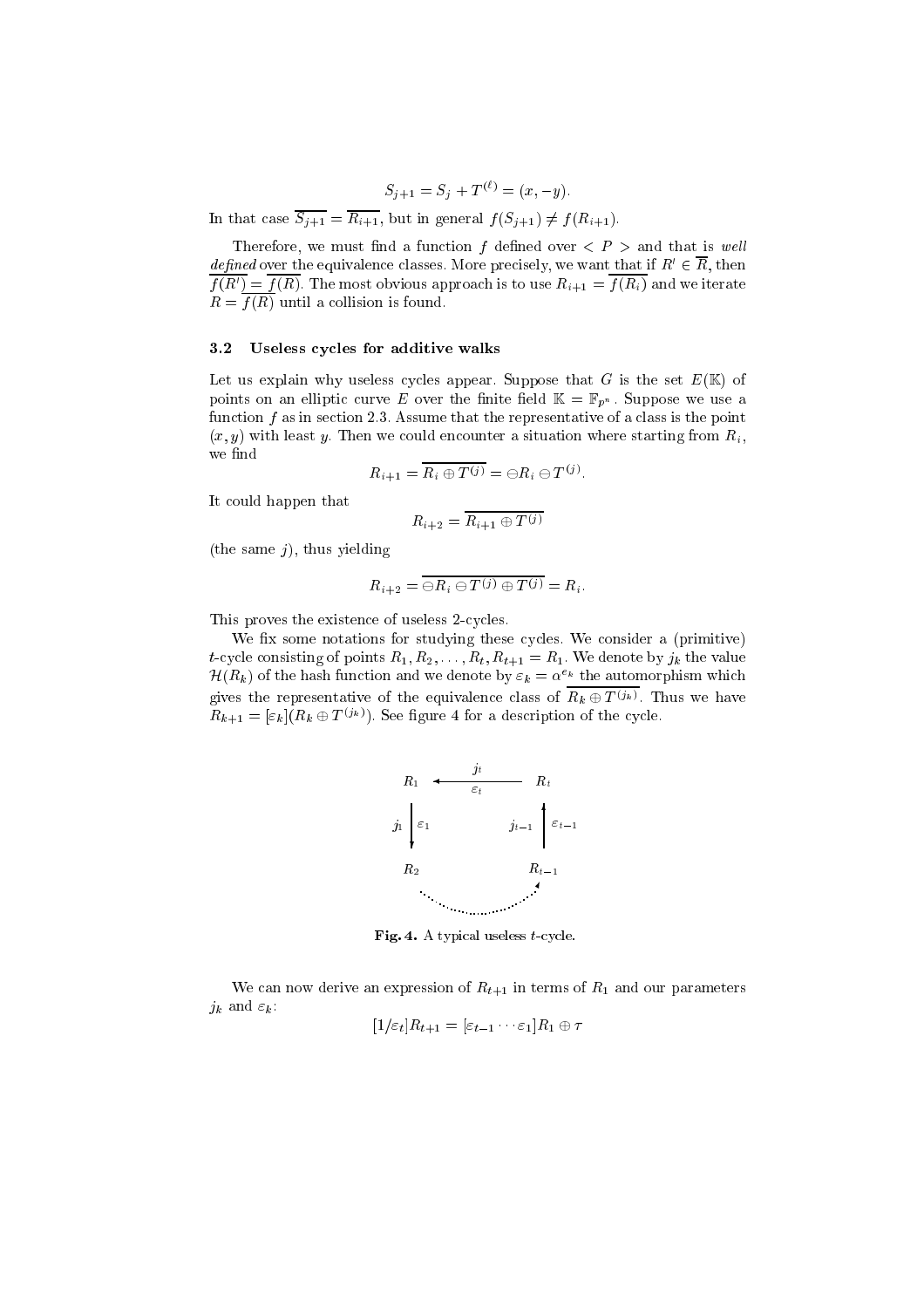with  $\tau = [\varepsilon_{t-1} \cdots \varepsilon_1] T^{(j_1)} \oplus [\varepsilon_{t-1} \cdots \varepsilon_2] T^{(j_2)} \oplus \cdots \oplus [\varepsilon_{t-1}] T^{(j_{t-1})} \oplus T^{(j_t)}$ . We have a useless t-cycle if  $\tau = 0$ . Indeed, when  $\varepsilon_1, \ldots, \varepsilon_{t-1}$  and  $j_1, \ldots, j_t$  are chosen such that  $\tau = 0$ , then  $R_{t+1}$  is in the class of  $R_1$ , which does not impose any restriction on  $\varepsilon_t$ . The fact that the  $T^{(j)}$  are randomly chosen implies that (very likely) there is no simple relation between them<sup>2</sup>. In that case, a necessary condition for having  $\tau = 0$  is that for all  $k \in \{1, 2, \ldots, t\}$  there exists a  $l \neq k$ such that is given that if  $\mathcal{J}^{\mathcal{L}}$  . The such that is given that  $\mathcal{J}^{\mathcal{L}}$  . The such that is given that  $\mathcal{J}^{\mathcal{L}}$  . The such that is given that  $\mathcal{J}^{\mathcal{L}}$  is given that is given that is given that

Now, we can summarize the following results on the expected number of useless t-cycles.

**Proposition 31** Suppose there is an automorphism  $\alpha$  of order m acting on a group G with n elements and that the  $T^{(j)}$  are not related by relations involving powers of an investment assumed the probability P(t) of users t-cycles for small t when iterating an additive function with <sup>r</sup> branches (the expected number of t-cycles being P(t)(n=m=t)).

$$
\mathcal{P}(t) \le \sum_{k=1}^{\min(r,t/2)} \frac{1}{m^k} \min\left(1, \frac{r! k^t}{(r-k)! r^t}\right)
$$

Moreover, for smal l values of <sup>t</sup> we have the fol lowing bounds:

|                | pattern                |                                                    |                |
|----------------|------------------------|----------------------------------------------------|----------------|
| 2              | $j_1 = j_2$            | 1/(mr)                                             |                |
| $\overline{Q}$ |                        | $\leq 2/(mr)^2$                                    | m <sub>l</sub> |
|                |                        |                                                    |                |
|                |                        | $  j_1 = j_2 = j_3 = j_4  \leq (1 - 1/m)^2/(mr^3)$ |                |
|                | $j_1 = j_3, j_2 = j_4$ | $-1/r)/(mr)^2$                                     |                |

The proof of this proposition is given as an appendix. This proposition shows that when t and r are large enough, the probability to find a t-cycle is very small, and we likely do not encounter one.

Taking care of useless cycles. Using Proposition 31, it is clear that an easy way of solving the problem is to force a large value of  $r$ , which is not really a problem in practice. In the rare cases where a cycle appears, we can get out of it by collapsing it as suggested in [13]. If the cycle is  $R_1 \mapsto R_2 \mapsto \cdots \mapsto R_t$ , we want to get out of it in a symmetric way, that is reach the same point,  $\mathbf r$  and  $\mathbf r$ was the point at which we entered the cycle. Our version is to sort the points  $R_i$ to obtain  $S_1, S_2, ..., S_t$  and start again, say, from  $R = \bigoplus_{i=1}^t [i^i + 1]S_i$ . Anything that breaks linearity would be convenient.

From a practical point of view, we count the number of distinguished points we obtain along the path. If this number does not evolve as prescribed by the theory, that is 1 among  $1/\theta$  points, then we decide to inspect the cycle and check out if it comes from a useless one or not. The more frequent case of 2-cycles can be handled with a look-ahead technique (see [52]) that is somewhat simpler.

<sup>2</sup> If there is one, then we have found the discrete log!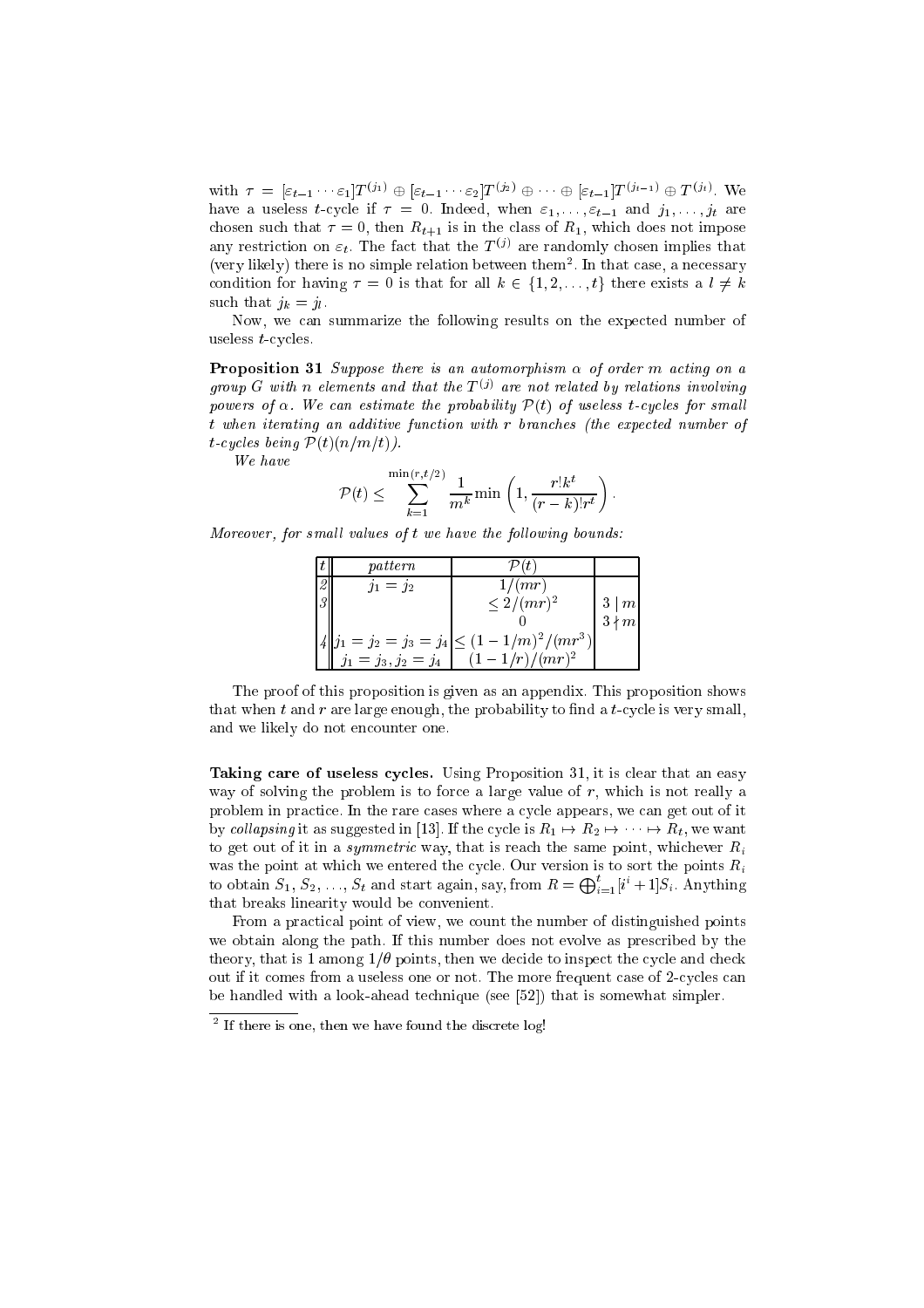#### 3.3 A multiplicative random walk

Let us explain the situation for ABC curves [22]. In this case,  $\mathbb{K} = \mathbb{F}_{2^{\ell}}$  and E is defined over  $\mathbb{F}_2$ . Then  $\lambda : (x, y) \mapsto (x^2, y^2)$  is an automorphism of order  $\ell$ . If l is odd<sup>3</sup>, the equivalence relation is:  $S \sim T \iff \exists i, S = [\pm \lambda^i]T$  with  $m = 2\ell$ classes. This relation has been exploited in [13] and [52] as well as in real life computations by R. Harley (see http://www.certicom.com/chal/).

Gallant et al. have suggested to use a multiplicative random walk with a function for a multiplier  $\mu$  (R)  $\mu$  (R)  $\mu$  ,  $\mu$  and the  $\mu$   $R$  and the multiplier on the control on the control class of R. This walk is well defined the commutes with since  $\alpha$  and  $\alpha$  is well defined as  $\alpha$ 

$$
f(R') = [\mu_{\overline{R'}}]R' = [\mu_{\overline{R}}]R' = [\mu_{\overline{R}}]([\pm \lambda^{i}]R) = [\pm \lambda^{i}](\mu_{\overline{R}}]R) \in \overline{f(R)}.
$$

In order to make the method efficient, the multiples must be computed very quickly. In that case,  $\mu_{\overline{R}}$  is taken to be  $1 + \lambda^{\mathcal{H}(R)}$  where  $\mathcal H$  is a hash-function sending the equivalence classes to f0; 1; m  $1, 2, 1, 2, 1, 2, 3, 4, 5, 6, 7, 8, 7, 8, 8, 7, 8, 7, 8, 7, 8, 7, 8, 7, 8, 7, 8, 7, 8, 7, 8, 7, 8, 7, 8, 7, 8, 7, 8, 7, 8, 7, 8, 7, 8, 7, 8, 7, 8, 7, 8, 7, 8, 7, 8, 7, 8, 7, 8,$ number of such multipliers should be large. For the CM examples given below this will prove not to be the case.

#### 4 Finding new examples

Our idea is to find new examples of curves with non-trivial automorphisms. We will concentrate on algebraic curves defined over finite fields of characteristic  $p$ . We will first summarize the results concerning the number of automorphisms of (the Jacobian of ) a curve.

#### 4.1 Theoretical results

For  $g = 1$ , we know that we can obtain automorphisms of order 4 or 6 for some CM curves (details for both cases follow in Section 4.2) and powers of the Frobenius for ABC curves [22].

We obtain examples for  $g > 1$  by considering CM hyperelliptic curves and curves defined over finite fields fixed by powers of the Frobenius, as well as curves defined over  $\mathbb O$  having non-trivial automorphisms.

For genus  $q > 1$ , we need a priori distinguish between automorphisms of a curve and automorphisms of its Jacobian. Automorphisms of a curve naturally define automorphisms on its Jacobian. By Torelli's theorem [29], all automorphisms of the Jacobian (for a fixed projective embedding and a chosen zero element) arise in this way (except for multiplication by minus one on the Jacobian of non-hyperelliptic curves). And we may identify the automorphisms of a curve and those of its Jacobian.

If  $g > 1$ , the number of geometric automorphisms (not considering powers of the Frobenius) does not exceed  $84(g - 1)$  provided that  $p > g + 1$ , with the exception of the curve  $y^2 = x^p - x$  (see [36]). Without the restriction  $p > g+1$ , the

 $\,$  - if  $\ell$  is even, we obtain a relation with  $\ell$  classes only.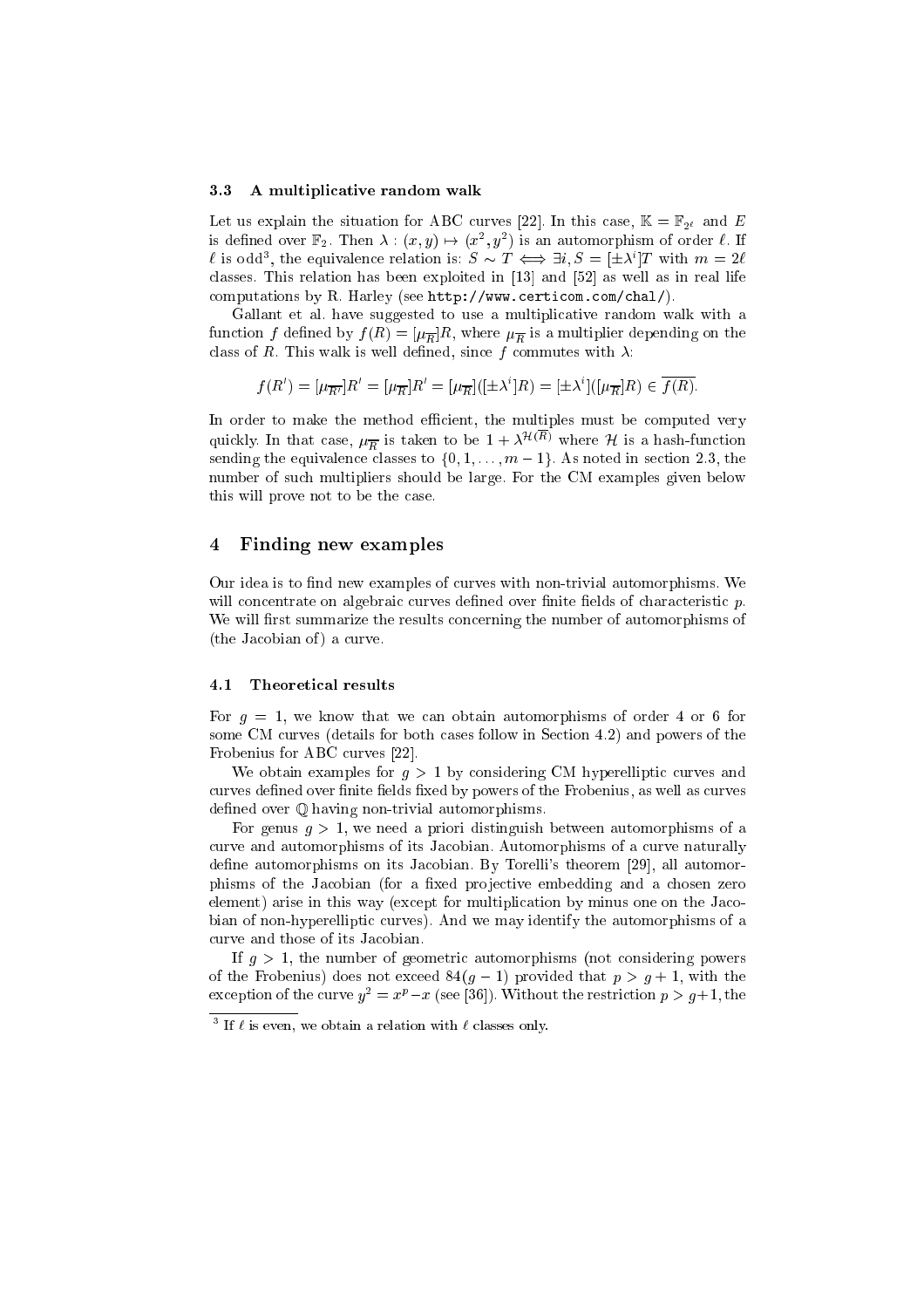upper bound becomes  $16q^4$ , with again a single explicit exception:  $y^q - y = x^{q+1}$ or a quotient thereof, for q a power of p (see [48]). Under the assumption that the Jacobian has maximal p-rank g, the upper bound  $84g(g - 1)$  holds [32].

The exceptions are of no interest to us as the Jacobians of these curves contain no large cyclic components. To some extent this occurs more generally for curves with many automorphisms. Automorphisms induce invariant subgroups in the Jacobian. When these subgroups are non-trivial for many different automorphisms, the Jacobian does not admit cyclic components of large prime order. For such a large component would itself have invariant subgroups. It follows that the selection of curves with automorphisms suitable for cryptosystems requires some care. For the decomposition of a Jacobian with given automorphism group, see [1, 16].

Examples of curves with automorphisms that have large cyclic components in their Jacobian are the curves  $y^2 = x^p - x + 1$  in odd characteristic p [9]. The automorphism  $x \mapsto x + 1$  of prime order p induces as invariant subgroup the trivial group and the Jacobian itself is often of prime order. Other examples are described in Section 4.3. In this paper we will always consider that the automorphism on the Jacobian can be restricted to an automorphism of the cyclic subgroup we are working in. This will be the case for all practical examples where the group is almost prime. Indeed, assume that we are dealing with a cyclic subgroup of prime cardinality n generated by P. Then  $n^2$  does not divide the cardinality of the whole group, and the only elements of order  $n$  in the group are precisely those which constitute the subgroup  $\langle P \rangle$ . Then the image of P by the automorphism is a of order n, and is in  $\langle P \rangle$ , and the subgroup is stable under the action of the automorphism.

#### 4.2 New examples with elliptic curves

We can find the proofs for what follows in  $[42,$  Chapter 2]. It is well known that the only elliptic curves having non-trivial automorphisms (over  $\overline{Q}$ ) have CM by  $\mathbb{Z}[i]$  (resp.  $\mathbb{Z}[\rho]$ ) where  $i^2 = -1$  (resp.  $\rho^3 = 1$ ). They are:  $E_{a,0} : Y^2 = X^3 + aX$ for  $a \neq 0$  and  $E_{0,b}$ :  $Y^2 = X^3 + b$  with  $b \neq 0$ . On  $E_{a,0}$ , multiplication by i is an automorphism sending a point  $(x, y)$  to  $(-x, iy)$ ; on  $E_{0,b}$ ,  $\rho$  sends  $(x, y)$  to  $(\rho x, y).$ 

Over Q, this is all the story, an elliptic curve having in general automorphism group  $\{\pm 1\}$ . Over finite fields, Frobenius automorphisms enter the game as seen with ABC curves. It is easy to see how to generalize the automorphism attack to curves suggested by Muller [30] and Smart [45].

The reductions of the curves  $E_{a,0}$  and  $E_{0,b}$  are supersingular for  $p = 2, 3$ , so that we will consider them interesting only in the case  $p > 3$ . For the sake of simplicity, we suppose that I = Fp; p o support prime > 3.

The case  $E_{a,0}$ . We suppose that  $a \not\equiv 0 \mod p$  and  $p \equiv 1 \mod 4$  (if  $p \equiv 3 \mod 4$ ) 4, then  $E_{a,0}$  is supersingular and the MOV reduction applies [26]). Again, we suppose that we are looking for a discrete log on the group  $\langle P \rangle$  with prime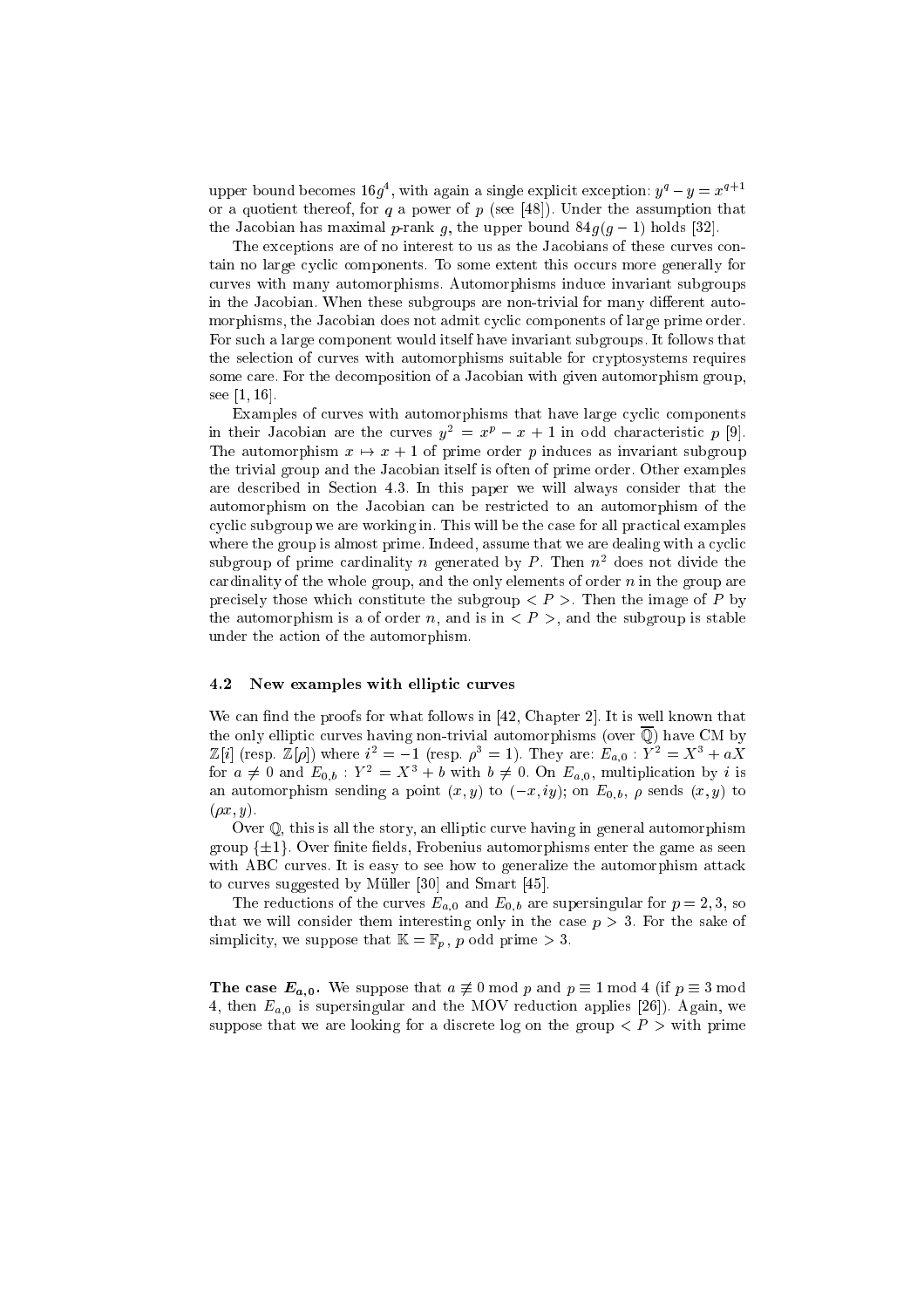order *n*. Let  $I_p^2 \equiv -1 \mod p$  and  $I_n^2 = -1 \mod n$  such that  $[I_n](x, y) = (-x, I_p y)$ (this is possible since p and n are  $\equiv 1 \mod 4$  by the theory of reduction of CM curves). Then the automorphism is  $\alpha(x, y) = [I_n](x, y)$  and the class of  $R = (x, y)$ consists of  $\{(x, y), (-x, I_p y), (x, -y), (-x, -I_p y)\}$ . We decide that  $\overline{R}$  is the point with minimal ordinate in absolute value.

The "obvious" choice would be to use a generalization of the ABC approach and use  $\mu_{\overline{R}} = 1 + \alpha^{\mathcal{H}(R)}$  where  $\mathcal H$  sends the classes to  $\{0, 1, 2, 3\}$ . However, this does not work, due to the fact that  $\alpha^2 = -1$  and  $(1 + \alpha)(1 - \alpha) = 2$ . A random waik would compute multiples of the form  $(1 + \alpha)^{-}(1 - \alpha)^{+}$  which is not random enough (compare with [39]). Using other multiples would be too costly.

So, we must use the additive random walk, with the modifications described in the preceding section. This gives us a speed up of  $\sqrt{4} = 2$ . In the case of  $\mathbb{F}_{p^{\ell}}$ ( $\ell$  odd), we can use the Frobenius  $(x, y) \mapsto (x^p, y^p)$  to obtain a speedup of  $\sqrt{4\ell}$ .

The case  $E_{0,b}$ . We suppose  $b \neq 0 \text{ mod } p$  and  $p \equiv 1 \text{ mod } 3$  (the case  $p \equiv$ 2 mod 3 yields a supersingular curve). We let p (resp. n) denote <sup>a</sup> primitive third root of unity modulo p (resp. modulo n) such that  $[\rho_n](x, y) = (\rho_p x, y)$ . The automorphism is  $\alpha(x, y) = [-\rho_n](x, y)$  and the class of  $R = (x, y)$  consists of  $\{(x, \pm y), (\rho_p x, \pm y), (\rho_p^2 x, \pm y)\}\.$  We take the representative with smallest x and smallest y.

Here again, the multiplicative choice using multipliers of the form  $(1 + \alpha^*)$  is disastrous due to the fact that  $1 + \alpha^2 = -\alpha$  and  $1 + \alpha = -\alpha^2$  and we come back to the additive version, thus yielding a speedup of  $\sqrt{6}$  and more generally  $\sqrt{6\ell}$ over  $\mathbb{F}_{n^{\ell}}$ ,  $\ell$  odd.

#### 4.3 Examples of hyperelliptic curves

We will consider curves of equation  $Y^2 = F(X) = X^{2g+1} + \cdots$  when  $p > 2$ (resp.  $Y^2 + H(X)Y = F(X) = X^{2g+1} + \cdots$  for  $p = 2$ ) where  $q > 1$  is the genus of the curve. There is no group law on the curve, but there is one on its Jacobian, noted  $Jac(C)$ . The only result we need says that every element of  $Jac(C)$  can be uniquely represented by a so-called reduced divisor with at most g points. For more precise statements about those things, one can refer to Mumford [31]. In [4] (see also [20]), Cantor gives an algorithm for computing with the reduced divisors: we can add them in polynomial time. We do not recall his method here, but we give the representation of a reduced divisor: it is a pair of polynomials  $[u(z), v(z)]$ , where u is monic of degree at most q and greater than the degree of v. The opposite of such a reduced divisor (for the Jacobian group law) is just the divisor represented by  $[u(z), -v(z)]$ . The *hyperelliptic involution* is  $[u(z), v(z)] \mapsto [u(z), -v(z)].$ 

From a practical point of view, it is not as easy to compute the cardinality of a Jacobian over finite fields as it is for elliptic curves using the so-called SEA algorithm [25, 24]. So various researchers have suggested some special form of curves for which this computation is easy [21], [9], [5], [46], [37], [3].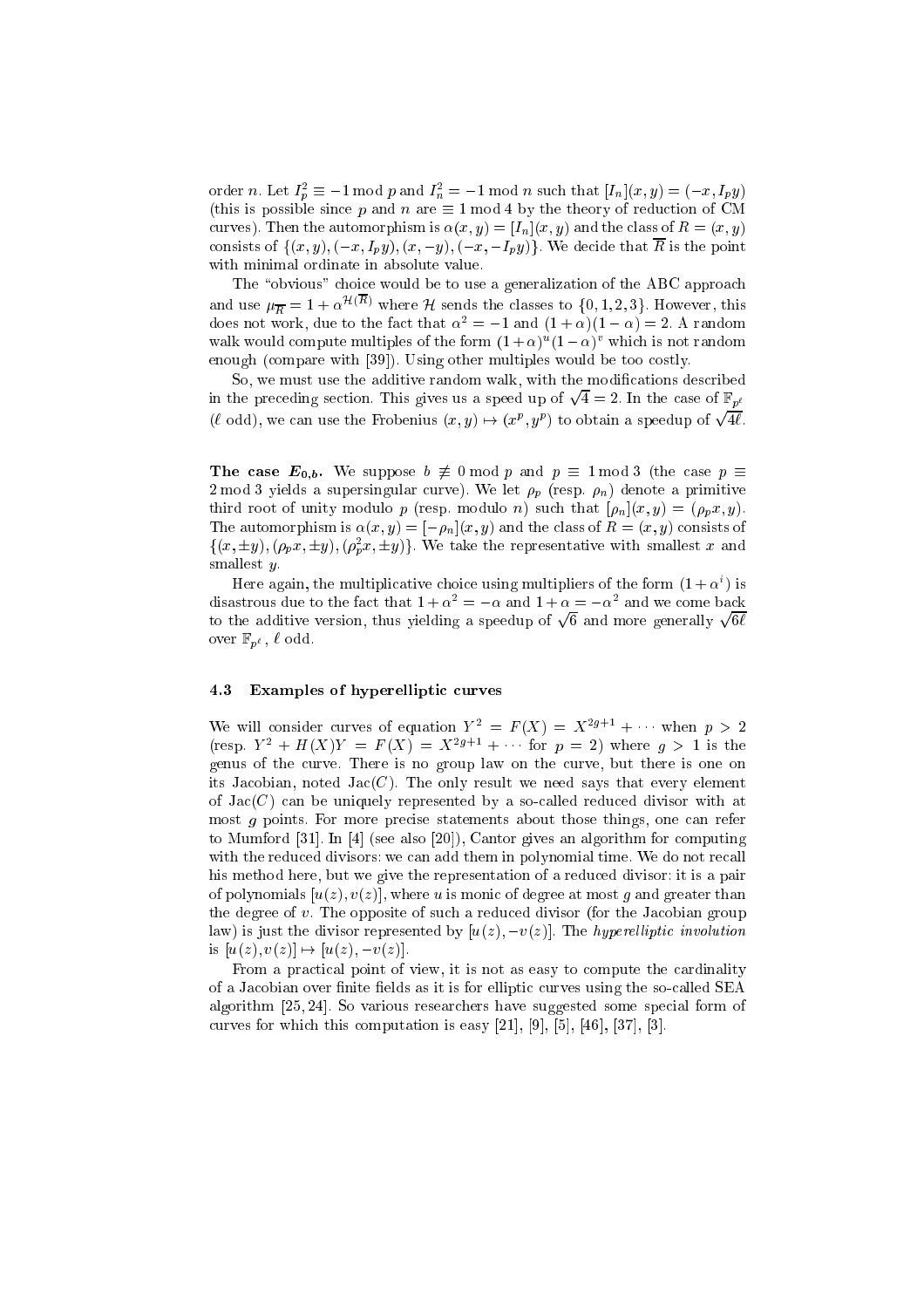**Automorphisms.** We suppose  $\alpha$  is an automorphism on the curve of the form  $\alpha$ :  $(x, y) \mapsto (\alpha_1(x), \alpha_2(y))$ . We restrict ourself to the study of two classes of automorphisms: in case 1, the coordinate-functions  $\alpha_1$  and  $\alpha_2$  are identical and are also automorphisms (a typical example is the Frobenius action), and in case 2,  $\alpha_1$  and  $\alpha_2$  are multiplication maps in the finite field (this occurs for CM curves).

In both cases the automorphism can be extended to the Jacobian of the curve, and we still denote  $\alpha$  the extended automorphism. With the polynomial representation of reduced divisors, we can derive simple expressions for the action of  $\alpha$ : for  $h \leq g$ , we have

$$
\alpha : [z^{h} + u_{h-1}z^{h-1} + \cdots + u_{0}, v_{h-1}z^{h-1} + \cdots + v_{0}]
$$
  
\n
$$
\mapsto [z^{h} + \alpha_{1}(u_{h-1})z^{h-1} + \cdots + \alpha_{1}(u_{0}), \alpha_{1}(v_{h-1})z^{h-1} + \cdots + \alpha_{1}(v_{0})]
$$

for case 1, and

$$
\alpha : [z^{h} + u_{h-1}z^{h-1} + \cdots + u_{0}, v_{h-1}z^{h-1} + \cdots + v_{0}]
$$
  
\n
$$
\mapsto [z^{h} + \alpha_{1}u_{h-1}z^{h-1} + \cdots + \alpha_{1}^{h}u_{0}, \alpha_{2}\alpha_{1}^{-(h-1)}v_{h-1}z^{h-1} + \cdots + \alpha_{2}v_{0}]
$$

for case 2.

Thus, provided that the computation of the action of  $\alpha_1$  and  $\alpha_2$  is easy we can obtain the image of a divisor quite quickly.

**Examples.** In the literature we find many examples of hyperelliptic curves which come with an automorphism. Some of them are obvious (such as Frobenius endomorphism), but some others were probably not known to the authors (see the curve of Sakai and Sakurai [37]). We summarize in table 1 some examples for which we give the non-trivial automorphisms, and the order  $m$  that we obtain when combining them together with the hyperelliptic involution.

| Author             | Equation of curve                                                                       | Field                         | Automorphisms                                                       | m             |
|--------------------|-----------------------------------------------------------------------------------------|-------------------------------|---------------------------------------------------------------------|---------------|
| Koblitz [20], [21] | $Y^2 + Y = X^5 + X^3$ (*)                                                               | $\mathbb{F}_{2^n}$            | Frob + $\begin{cases} X \mapsto X+1 \\ Y \mapsto Y+X^2 \end{cases}$ | 4n            |
|                    | $\begin{bmatrix} Y^2 + Y = X^5 + X^3 + X & (*) \\ Y^2 + Y = X^{2g+1} + X \end{bmatrix}$ | $\mathbb{F}_{2}$              | Frobenius                                                           | 2n            |
|                    |                                                                                         | $\mathbb{F}_{2}$ <sup>n</sup> | Frobenius                                                           | 2n            |
|                    | $Y^2 + Y = X^{2g+1}$                                                                    | $\mathbb{F}_{2^n}$            | Frobenius                                                           | 2n            |
| Buhler Koblitz [3] | $Y^2 + Y = \overline{X^{2g+1}(t)}$                                                      | $\mathbb{F}_p$ with           | mult. by $\zeta_{2q+1}$                                             | $2(2g + 1)$   |
| Chao et al. [5]    | (and twists)                                                                            | $p \equiv 1(2g + 1)$          |                                                                     |               |
| Sakai Sakurai [37] | $Y^2 + Y = X^{13} + X^{11} +$                                                           | $\mathbb{F}_{2^{29}}$         | Frobenius &                                                         | $4 \times 29$ |
|                    |                                                                                         |                               | $X \rightarrow X+1$                                                 |               |
|                    | $X^9 + X^5 + 1$ (†)                                                                     |                               | $Y \; \mapsto \; Y + X^6 + X^5$                                     |               |
|                    |                                                                                         |                               | $+X^4+X^3+X^2$                                                      |               |
| Duursma &          | $Y^2 = X^p - X + 1$ (†)                                                                 | $\mathbb{F}_p n$              | Frobenius &                                                         | 2np           |
| Sakurai [9]        |                                                                                         |                               | $(X, Y) \mapsto (X + 1, Y)$                                         |               |

Table 1. Examples of curves

The curves marked by  $(*)$  can be broken by the reduction method of [11] which is much faster than the  $\rho$  method, even with the use of automorphisms.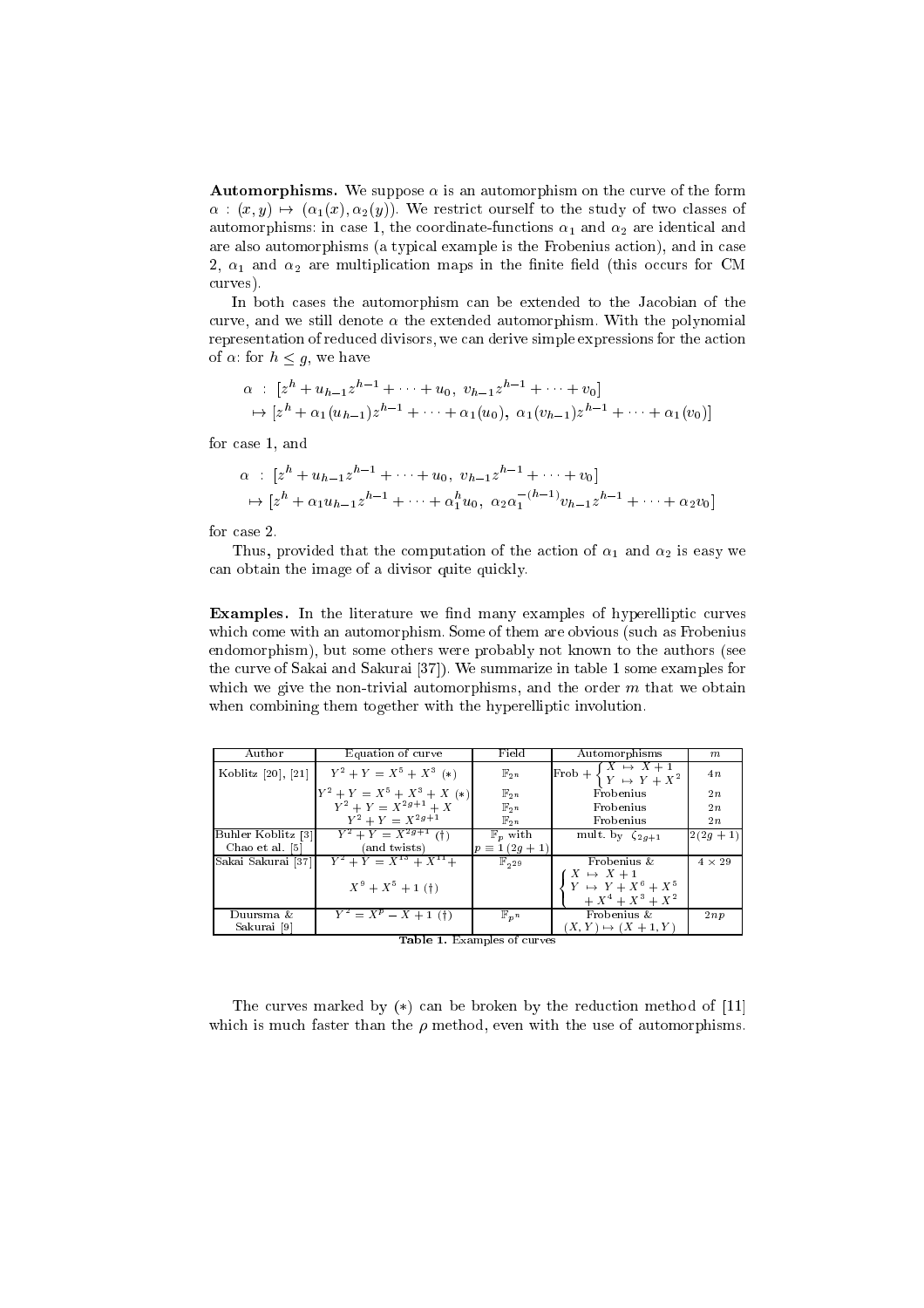For high genus curves in the examples marked by  $(f)$ , a faster attack is given by the index-calculus method of [2].

For each curve in the table, we can improve the parallel collision search by a factor  $\sqrt{m}$ . For example, if one wants to break the cryptosystem proposed by Sakai and Sakurai, which uses a divisor of prime order around  $2^{171}$ , we have to perform about  $2^{86}$  operations on the Jacobian, and using the Frobenius, the involution and the new automorphism, we have only to perform about 2<sup>82</sup> operations. Note that the authors took into account the use of Frobenius in their evaluation of the security, but not the other automorphism (however it still does not break the system).

The curve  $Y^2 = X^5 - 1$  and generalizations. The Jacobian of the curve  $Y^2 = X^5 - 1$  admits complex multiplication by the field  $\mathbb{Q}(\zeta_5)$  where  $\zeta_5$  is a 5-th root of unity. Combining it with the hyperelliptic involution, we obtain an automorphism of order 10. The formulae for the action on reduced divisors are:

$$
\alpha : [z^2 + u_1 z + u_0, v_1 z + v_0] \mapsto [z^2 + \zeta_5 u_1 z + \zeta_5^2 u_0, -\zeta_5^{-1} v_1 z - v_0] [z + u_0, v_0] \longrightarrow [z + \zeta_5 u_0, -v_0] \n0 \longrightarrow 0.
$$

This case may be generalized to the curves of equations  $Y^2 = X^{2g+1} - 1$  (or  $Y^2 + Y = X^{2g+1}$  as suggested in [3]), which admit complex multiplication by the ring of integers of  $\mathbb{Q}(\zeta_{2g+1})$ , providing an automorphism of order  $2g+1$  (and even  $4g + 2$  combined with the trivial involution).

In this case, we could also dream of using a multiplicative random walk with multipliers  $1 + \alpha$  . However, we have to be careful, due to the many algebraic relations between 5-th roots of unity. Apart from  $1 - \alpha + \alpha^2 - \alpha^3 + \alpha^4 = 0$ , we have among others  $1 + \alpha^5 = 0$ ,  $(1 + \alpha^2)(1 + \alpha^4) = \alpha^3$ ,  $(1 + \alpha^4)(1 + \alpha^8) = \alpha$ ,  $(1 + \alpha^6)(1 + \alpha^8) = -\alpha^2$ ,  $(1 + \alpha^3)(1 + \alpha^8) = 1 + \alpha$ , etc. If during the random walk we do a couple of consecutive steps corresponding to one of these relations, then we obtain a cycle of length 2 which is useless. So, we come back to the additive one to get our speedup of  $\sqrt{10}$ .

#### 5 Numerical experimentations

In order to validate our findings, we made several experiments on random graphs of reasonable size as well as some real discrete log computations on small examples. The hash function used was  $\mathcal{H}((x, y)) = y \text{ mod } r$  in each case. All examples were done using the computer algebra system MAGMA.

#### 5.1 Elliptic examples

We built functional graphs for the case of  $E: Y^2 = X^3 + 2X$  over  $\mathbb{K} = \mathbb{F}_{1000037}$ . We chose  $P = (301864, 331917)$  of prime order  $n = 500153$ . We made two series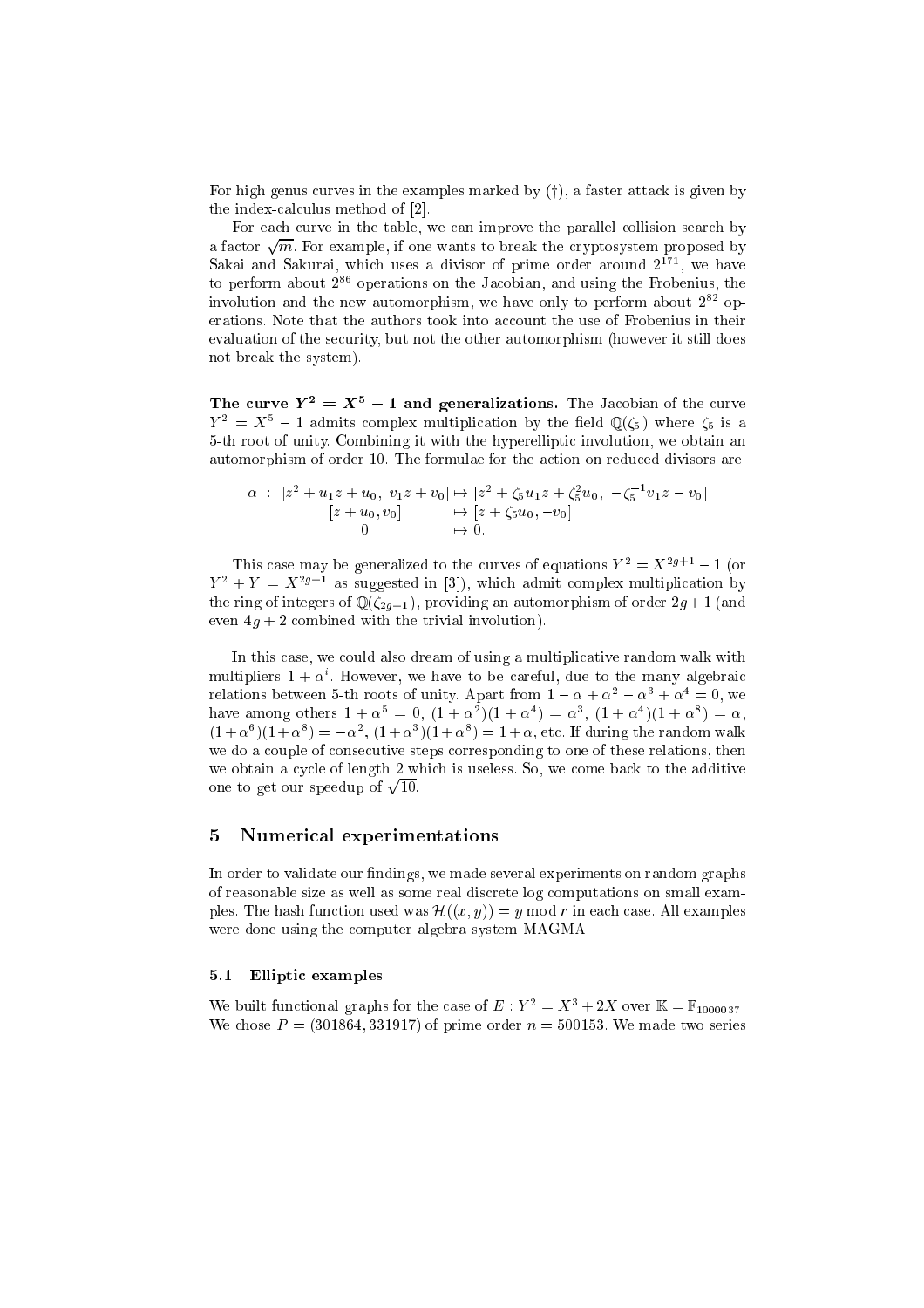of experiments on 50 random mappings with  $r$  branches. The following table contains the number of useless t-cycles found:

| – cycles #4 | — cycles |
|-------------|----------|
| 772(781)    |          |
| 16(15)      |          |

These values are close to those prescribed by Proposition 31 that are given in parentheses.

We did the same for the curve  $E: Y^2 = X^3 + 2$  over  $\mathbb{K} = \mathbb{F}_{1000381}$  on which P = (1; 696906) is a point of prime order <sup>n</sup> = 998839. Again we tried 50 random walks.

|           | $r \neq 2$ | $-\csc \#4 - \csc \#3 $ | — cycles |
|-----------|------------|-------------------------|----------|
| <b>20</b> | 694(693)   | $7(7)$ .                | 2(3)     |
| 11000     | 13(14)     | 0 ( O                   | NU.      |

We also did 100 real discrete log computations for the curves given below. We give the average gain obtained, that is the ratio <u>provide a contract de la provide de la provide de la provide de la provide de la provide de la provide de la p</u> n=2 divided by the number of distinguished points computed. For  $E : Y^2 = X^3 + 2X$  over  $\mathbb{F}_{10000003021}$  with  $P = (9166669436, 170163551)$  of prime order  $n = 5000068261$ ,  $\mathcal{S}_1$  , the contract is the speed up of  $\mathcal{S}_2$  (with  $\mathcal{S}_3$  ), we define the speed up of  $\mathcal{S}_3$ 1.88 for  $r = 20$  (resp. 1.82 for  $r = 1000$ ) and for  $E : Y^2 = X^3 + 2$  over  $\mathbb{F}_{10000000963}$ ,  $P = (2, 5825971627)$ ,  $n = 9999804109$ ,  $Q = (4, 6715313768)$  (thus = 8959085671), we got 2:23 for <sup>r</sup> = 1000.

### 5.2 Hyperelliptic examples

We built the functional graphs of 50 random mappings for the Jacobian of the curve  $Y^2 = X^5 - 1$  over  $\mathbb{K} = \mathbb{F}_{31^3}$ , which has a divisor of prime order  $n = 778201$ . We found 201 components on average, with 196 2-cycles and 0.8 4-cycles, which is closed to the expected theoretical values (194 and 0.7).

We did the same for the first example given by Koblitz in  $[20]$ : the curve is  $Y^2 + Y = X^5 + X^3 + X$  over  $\mathbb{K} = \mathbb{F}_{2^{11}}$ , with a divisor of order  $n = 599479$ . We tried 50 different pseudo-random walks obtaining on average  $31.5$  2-cycles (the theory predicts 30.9), and almost no 4-cycles (0.07 expected). With the modified walk, we have 5.6 components on average (5.1 for pure random walk).

We also did some experiments of discrete log computations. For each of the curves, we did 1000 tests, the  $r$  parameter was fixed to 50. The first curve was  $Y^2 = X^5-1$  over  $\mathbb{F}_{31^7}$ , with a divisor of order  $n = 1440181261$ . We got an average gain of 3.13 for the number of iterations (to be compared with  $\sqrt{10} \approx 3.16$ ). The second test was done for the curve  $Y^2 + Y = X^5 + X^3 + X$  over  $\mathbb{F}_{2^{37}}$ , with a p divisor of order  $n = 319020217$ . The average gain obtained was 8.83 (theory says 74 8:60).

#### 6 Conclusions

We have described a general framework speeding up discrete logarithm computations on curves with large automorphism groups, including in particular some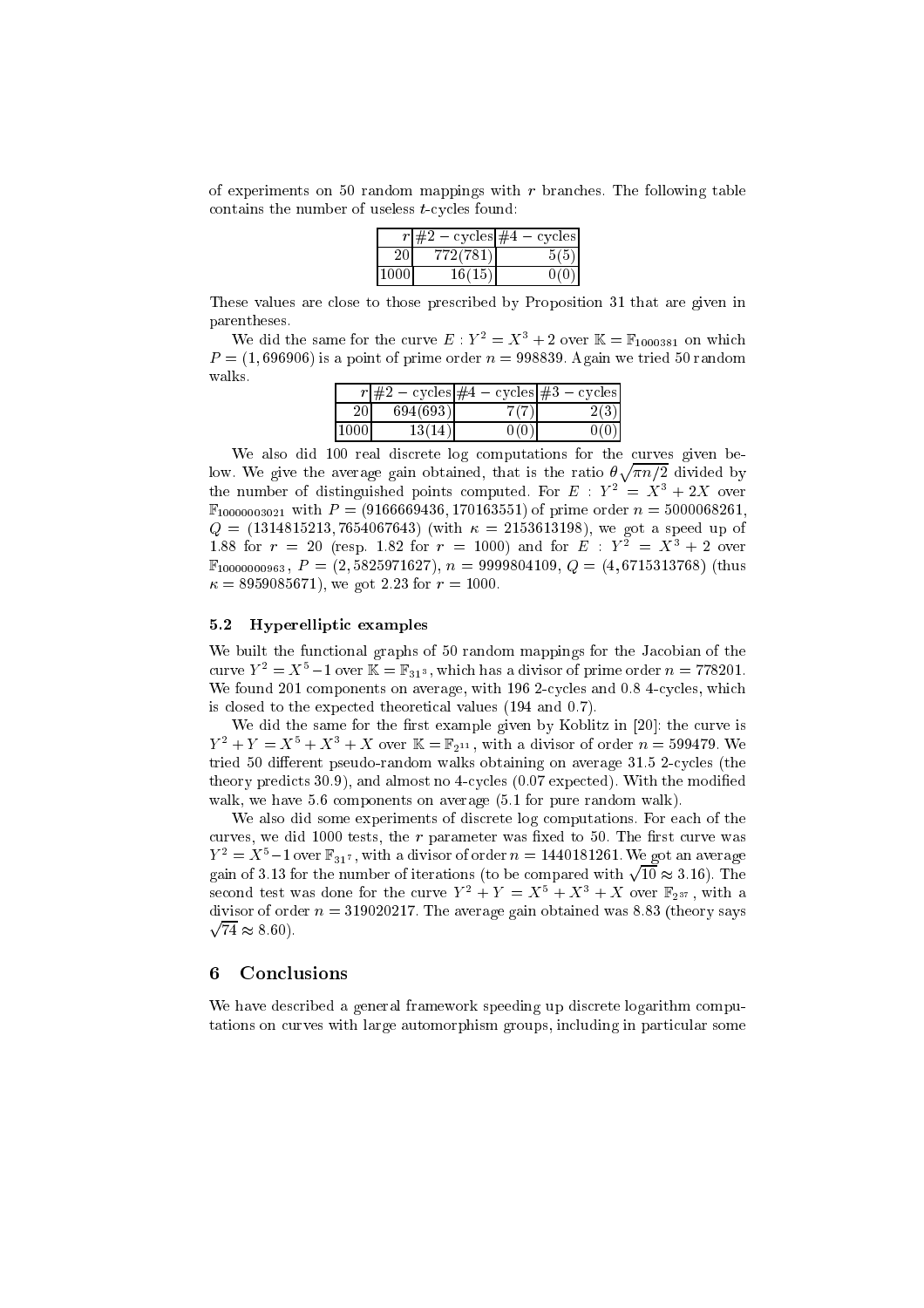elliptic and hyperelliptic curves with complex multiplication. One could raise the question to find curves having automorphisms which are not of Frobenius or CM type.

Note that for high genus hyperelliptic curves, we can speed up the Adleman{ DeMarrais-Huang discrete log algorithm [2] using all these automorphisms (see [14]). This suggests that the use of such curves in cryptosystems requires great care.

For the genus  $> 2$ , most of the curves in the literature for which the cardinality of the Jacobian can be computed have a non-trivial automorphism. It would be interesting to build new curves having no automorphisms. For genus 2, examples are given by the CM construction of Spallek [46], see also [51]. See also [47] for some examples of high genus random curves and [12] for superelliptic curves.

Acknowledgments. We are grateful to Projet CODES at INRIA, and particularly Daniel Augot, for having given the authors the opportunity to meet and work together. We also to thank E. Thomé for helpful discussions concerning this work, as well as R. Harley for his careful reading of an intermediate version of the article. Also, we are very happy to receive constructive reports from the referees, a phenomemon which is so rare that we want to emphasize it.

### A Proof of Proposition 31

Remember that  $\alpha$  is an automorphism of order m and that we use an additive function with  $r$  branches.

#### A.1 2-cycles

How many useless 2-cycles do we expect? We first evaluate the probability for a random point  $R_1$  to be in a useless 2-cycle. Let  $R_2$  be the point computed by the pseudo-random walk, and  $j_1 = H(R_1)$ . We have  $R_2 = R_1 \oplus T^{(j_1)}$ . The useless cycle can be produced when the class of  $R_1 \oplus T^{(j_1)}$  is  $\ominus R_1 \ominus T^{(j_1)}$ , which occurs with probability  $1/m$ . If this first condition is satisfied, the cycle is produced when  $\mathcal{H}(R_2)$  equals  $j_1$ , which occurs with probability  $1/r$ . Finally, the probability for a point to be in a useless 2-cycle is  $1/(rm)$ .

#### A.2 3-cycles

For 3-cycles, the expression of  $\tau$  is

$$
\tau = [\varepsilon_1 \varepsilon_2 R_1 + \varepsilon_1 \varepsilon_2] T^{(j_1)} \oplus [\varepsilon_2] T^{(j_2)} \oplus T^{(j_3)}.
$$

The condition on the  $j_k$ 's implies that  $j_1 = j_2 = j_3$ . Then  $\tau = 0 = \varepsilon_1 \varepsilon_2 + \varepsilon_2 + \varepsilon_3$  $1]T^{(j_1)}$ , and we have  $\varepsilon_2(1+\varepsilon_1)=-1$ . We study "true" 3-cycles, so we do not want  $R_3 = R_1$ , so we can suppose  $\varepsilon_1 \neq -1$ . Then  $\varepsilon_2 = -1/(1 + \varepsilon_1)$ .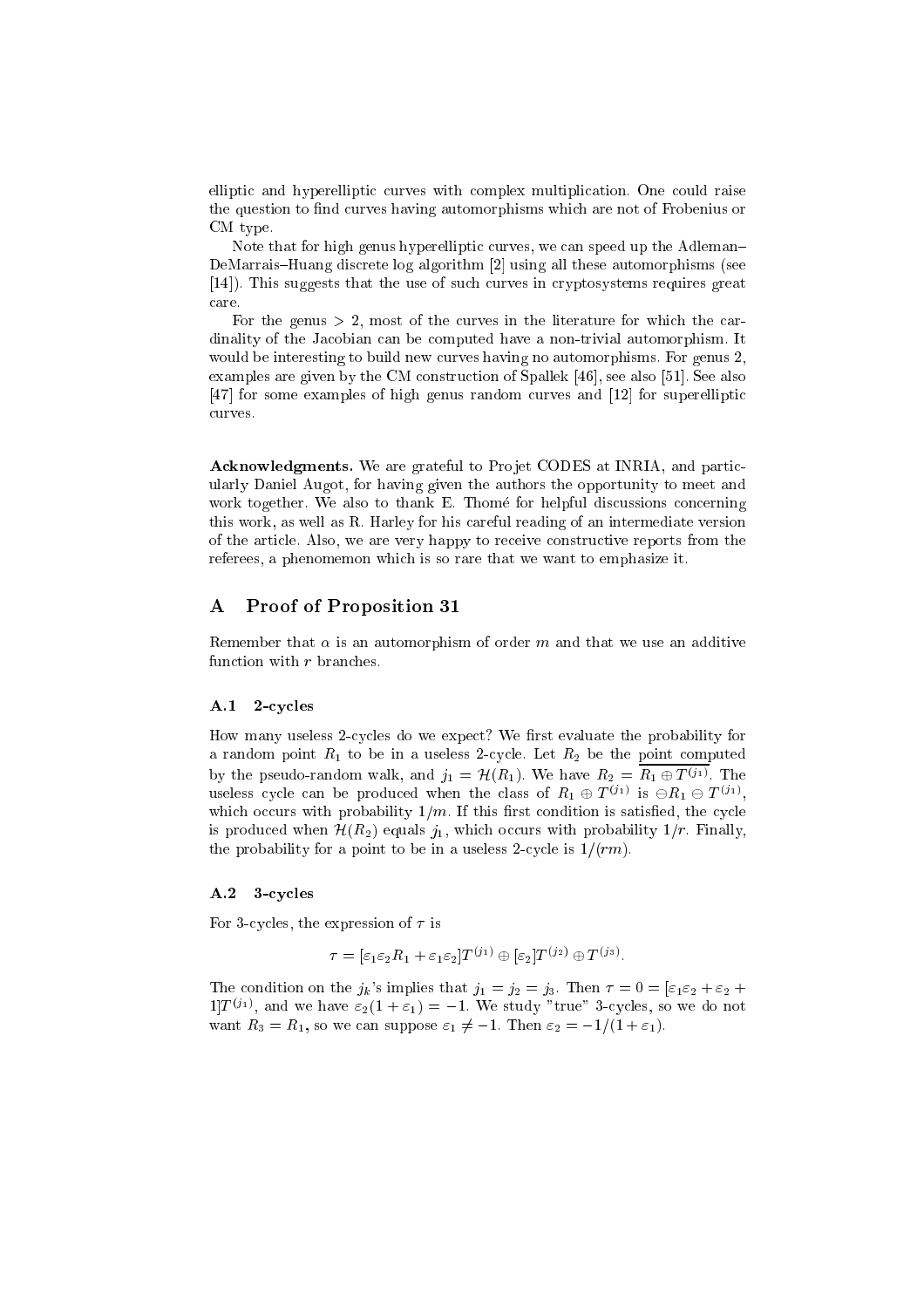If we suppose that the automorphism  $\alpha$  is a root of unity<sup>4</sup>, the last equation gives  $|1 + \varepsilon_1| = |\varepsilon_1| = 1$ , and then  $\varepsilon_1$  is a third root of unity. Thus, if the order m of a multiple of a multiple of 3, we cannot have a use of 3, well a used we cannot give an upper bound for the probability for a point to be in a useless 3-cycle by  $2/(mr)^2$  ( $\varepsilon_1$  can take 2 values, and then  $\varepsilon_2$  is unique).

#### A.3 4-cycles

We have three different patterns for the  $j_k$ 's.

First case:  $j_1 = j_2 = j_3 = j_4$ . Then we have  $\tau = [\varepsilon_1 \varepsilon_2 \varepsilon_3 + \varepsilon_2 \varepsilon_3 + \varepsilon_3 + 1] T^{(j_1)}$ , and we have a cycle if

$$
\varepsilon_3 = -\frac{1}{1 + \varepsilon_2 (1 + \varepsilon_1)}.
$$

The properties  $\varepsilon_1 \neq -1$  and  $\varepsilon_2 \neq -1/(1 + \varepsilon_1)$  are necessary to have a true 4cycle, and guarantee that the expression makes sense. However, for some values of  $\varepsilon_1$  and  $\varepsilon_2$ , there is no  $\varepsilon_3$  satisfying this equation. For example, if  $\alpha^4 = 1$ , then the only triples of solutions are  $(\varepsilon_1, \varepsilon_2, \varepsilon_3) = (\alpha, \alpha, \alpha)$  or  $(-\alpha, -\alpha, -\alpha)$ .

We can bound the probability of a 4-cycle with this pattern. The probability that the  $j_k$ 's are equal is  $1/r^3$ ; the probability that  $\varepsilon_1 \neq -1$  is  $1-1/m$ , the probability that  $\varepsilon_2 \neq -1$  and  $\varepsilon_2 \neq -1/(1 + \varepsilon_1)$  is bounded by  $(1 - 1/m)$ , and finally we have at most one choice for  $\varepsilon_3$ , i.e. probability  $1/m$ . Finally, the probability for a point to belong to such a 4-cycle is less than  $(1 - 1/m)^2/mr^3$ .

Second case.  $j_1 = j_2$  and  $j_3 = j_4$ . We want to have a true 4-cycle, so  $n_1 \neq n_3$ , which implies that  $\varepsilon_1 \neq -1$ . In that case, the equation  $\tau = 0$  becomes

$$
[\varepsilon_2 \varepsilon_3 (1 + \varepsilon_1)] T^{(j_1)} \oplus [1 + \varepsilon_3] T^{(j_3)} = 0,
$$

with  $T^{(j_1)} \neq T^{(j_3)}$ , so this equation has no solution with  $\varepsilon_1 \neq -1$  if the points  $T^{(j)}$  are sufficiently randomly chosen. Hence such a pattern cannot occur with signicant probability.

The same result holds for the case:  $j_1 = j_4$  and  $j_2 = j_3$ .

Third case.  $j_1 = j_3$  and  $j_2 = j_4$ . In that case, the equation  $\tau = 0$  becomes  $[\varepsilon_3(\varepsilon_1\varepsilon_2+1)]T^{(j_1)}\oplus[\varepsilon_2\varepsilon_3+1]T^{(j_2)}=0$ , which reduces to the system

$$
\begin{cases} \varepsilon_1 \varepsilon_2 = -1, \\ \varepsilon_2 \varepsilon_3 = -1, \end{cases}
$$

or  $\varepsilon_3 = \varepsilon_1 = -1/\varepsilon_2$ . If we assume that the automorphism is a root of unity, then for any given  $\varepsilon_1$ , there is a unique solution of the system for  $\varepsilon_2$  and  $\varepsilon_3$ .

The probability that  $j_1 = j_3$  is  $1/r$ , idem for  $j_2 = j_3$ , and moreover we impose  $j_1 \neq j_2$ , which occurs with probability  $(1 - 1/r)$ ; the probability of finding the good values for  $\varepsilon_2$  and  $\varepsilon_3$  is  $1/m^2$ . Finally the probability for a point to belong in a 4-cycle with such a pattern is  $(1-1/r)/(rm)^2$ ;

Putting together these results, we can bound the probability for a point to be in a useless 4-cycle by  $(1 - 1/r)/(rm)^2 + (1 - 1/m)^2/mr^3$ .

<sup>4</sup> This is always the case for an automorphism of a cyclic group.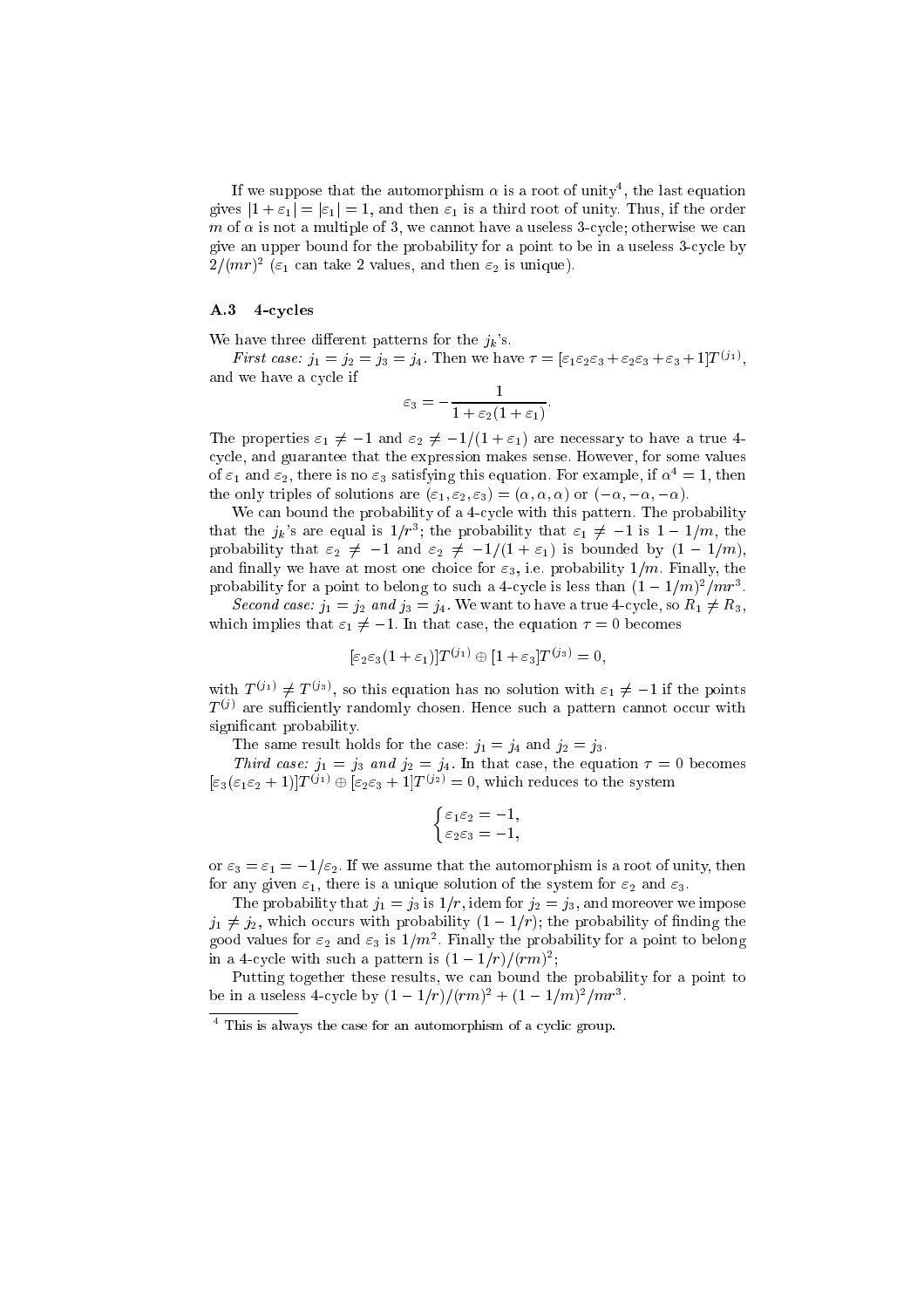#### A.4 The case of t-cycles

For a t-cycle, we rewrite the cancellation of  $\tau$  as a system of k equations, one for each ji which actually occurs. We evaluate the probability of ( <sup>=</sup> 0) for every value of k, and then collect the results. Note that k has to be at most  $t/2$ , because there has to be at least two terms in each equation, and of course  $k$  is at most r. Now let  $\mathcal{L}$  be the set of the set  $j_{\ell}$  which actually occur in . Then

$$
Pr(\tau = 0) = \sum_{k=1}^{\min(r, t/2)} Pr(\tau = 0 | #S = k). Pr(\#S = k).
$$

**First step:**  $Pr(\#\mathcal{S} = k) \le \min(\frac{r!k^t}{(r-k)!r^t}, 1)$ .

This problem can be expressed as follows: when the problem can be expressed as follows: when the probability to get exactly k distinct elements, when one takes randomly t elements in a set of  $r$ elements (we put the element back in the set after each step). This probability is classically (see [8])  $\binom{r}{k} S_2(t,k)/r^t$ , where  $S_2(t,k)$  is the Stirling number of the second kind. Then we bound  $S_2(t, k)$  by  $k! k^t$ , and obtain the formula.

Second step:  $Pr(\tau = 0 | \#S = k).$ 

Let us make the change of variables

$$
\begin{cases}\n\varepsilon_1^* = \varepsilon_{t-1} \cdots \varepsilon_1 \\
\varepsilon_2^* = \varepsilon_{t-1} \cdots \varepsilon_2 \\
\vdots \\
\varepsilon_{t-1}^* = \varepsilon_{t-1}\n\end{cases}
$$

This transformation is invertible since the "i are invertible. The expression for becomes  $\tau = [\varepsilon_{t-1} \cdots \varepsilon_1] T^{(j_1)} \oplus \cdots \oplus T^{(j_t)} = [\varepsilon_1^*] T^{(j_1)} \oplus \cdots \oplus [\varepsilon_{t-1}^*] T^{(j_{t-1})} \oplus T^{(j_t)} =$  $\bigoplus_{l=1}^k [\mathcal{E}_l] T^{(j_{i_l})}$ , where the  $\mathcal{E}_l$  are linear expressions in the  $\varepsilon_i^*$ . When the  $\varepsilon_i^*$  are randomly chosen among <sup>m</sup> values, for each <sup>l</sup> the probability that El is veried is bounded by  $1$  , the probability probability to have a good (the  $1$ )-uple of  $\mathcal{U}_k$  is bounded by  $1/m$ , and the result follows.

Note that we used the fact that we have a true t-cycle, because we supposed that the "i were randomly chosen, which is not the case if for example we have a 2-cycle ( $\varepsilon_2$  has an imposed value in that case).

#### References

- 1. R. D. Accola. Two theorems on Riemann surfaces with noncyclic automorphism groups. Proc. Amer. Math. Soc., 25:598-602, 1970.
- 2. L. M. Adleman, J. DeMarrais, and M.-D. Huang. A subexponential algorithm for discrete logarithms over the rational subgroup of the jacobians of large genus hyperelliptic curves over finite fields. In L. Adleman and M.-D. Huang, editors, ANTS-I, volume 877 of Lecture Notes in Comput. Sci., pages  $28-40$ . Springer-Verlag, 1994. 1st Algorithmic Number Theory Symposium - Cornell University, May 6-9, 1994.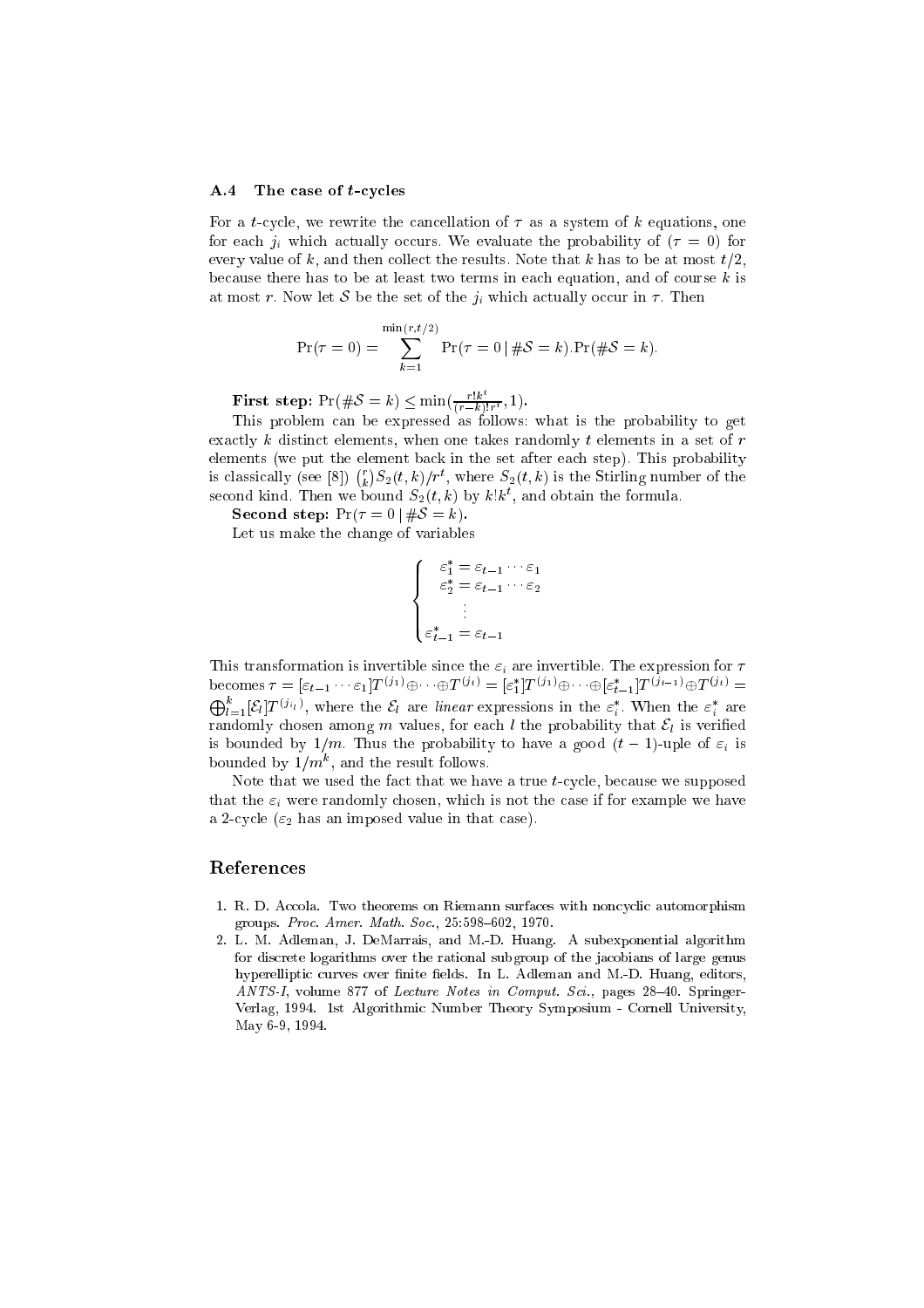- 3. J. Buhler and N. Koblitz. Lattice basis reduction, Jacobi sums and hyperellitic cryptosystems. Bull. Austral. Math. Soc., 58:147-154, 1998.
- 4. D. G. Cantor. Computing in the Jacobian of an hyperelliptic curve. Math. Comp.,  $48(177):95{-}101, 1987.$
- 5. J. Chao, N. Matsuda, J. Sato, and S. Tsujii. Efficient construction of secure hyperelliptic discrete logarithm problems of large genera. In Proc. Symposium on Cryptography and Information Security, 1997. Fukuoka, Japan.
- 6. Y.-M. J. Chen. On the elliptic curve discrete logarithm problem. Preprint, June 1999.
- 7. J. H. Cheon, D. H. Lee, and S. G. Hahn. Elliptic curve discrete logarithms and Wieferich primes. Preprint, September 1998.
- 8. L. Comtet. Analyse combinatoire. Presses Universitaires de France, 1970.
- 9. I. Duursma and K. Sakurai. Efficient algorithms for the jacobian variety of hyperelliptic curves  $y^{-} = x^{r} - x + 1$  over a finite field of odd characteristic  $p$ . In H. Tapia-Recillas, editor, Proceedings of the "International Conference on Coding Theory, Cryptography and Related Areas", volume yyy of Lecture Notes in Comput. Sci., 1999. Guana juato, Mexico on April, 1998.
- 10. P. Fla jolet and A. M. Odlyzko. Random mapping statistics. In J.-J. Quisquater, editor, Advances in Cryptology, volume 434 of Lecture Notes in Comput. Sci., pages 329-354. Springer-Verlag, 1990. Proc. Eurocrypt '89, Houthalen, April 10-13.
- 11. G. Frey and H.-G. Ruck. A remark concerning m-divisibility and the discrete logarithm in the divisor class group of curves. Math. Comp.,  $62(206):865-874$ , April 1994.
- 12. S. D. Galbraith, S. Paulus, and N. P. Smart. Arithmetic on superelliptic curves. Preprint, 1999.
- 13. R. Gallant, R. Lambert, and S. Vanstone. Improving the parallelized Pollard lambda search on binary anomalous curves. http://www.certicom.com/chal/download/paper.ps, 1998.
- 14. P. Gaudry. A variant of the Adleman-DeMarrais-Huang algorithm and its application to small genera. Research Report LIX/RR/99/04, LIX, June 1999. Available at http://www.lix.polytechnique.fr/Labo/Pierrick.Gaudry/.
- 15. M. J. Jacobson, N. Koblitz, J. H. Silverman, A. Stein, and E. Teske. Analysis of the Xedni calculus attack. Preprint, February 1999.
- 16. E. Kani and M. Rosen. Idempotent relations and factors of Jacobians. Math. Ann., 298:307-327, 1989.
- 17. H. J. Kim, J. Cheon, and S. Hahn. Elliptic logarithm over a finite field and the lifting to Q. Preprint, September 1998.
- 18. N. Koblitz. A course in number theory and cryptography, volume 114 of Graduate Texts in Mathematics. Springer-Verlag, 1987.
- 19. N. Koblitz. Elliptic curve cryptosystems. Math. Comp., 48(177):203-209, January 1987.
- 20. N. Koblitz. Hyperelliptic cryptosystems. J. of Cryptology, 1:139-150, 1989.
- 21. N. Koblitz. A family of jacobians suitable for discrete log cryptosystems. In S. Goldwasser, editor, Advances in Cryptology - CRYPTO '88, volume 403 of Lecture Notes in Comput. Sci., pages 94-99. Springer-Verlag, 1990. Proceedings of a conference on the theory and application of cryptography held at the University of California, Santa Barbara, August 21-25, 1988.
- 22. N. Koblitz. CM-curves with good cryptographic properties. In Joan Feigenbaum, editor, Advances in Cryptology - CRYPTO '91, volume 576 of Lecture Notes in  $Comput. Sci., pages 279-287. Springer-Verlag, 1992. Santa Barbara, August 12-15.$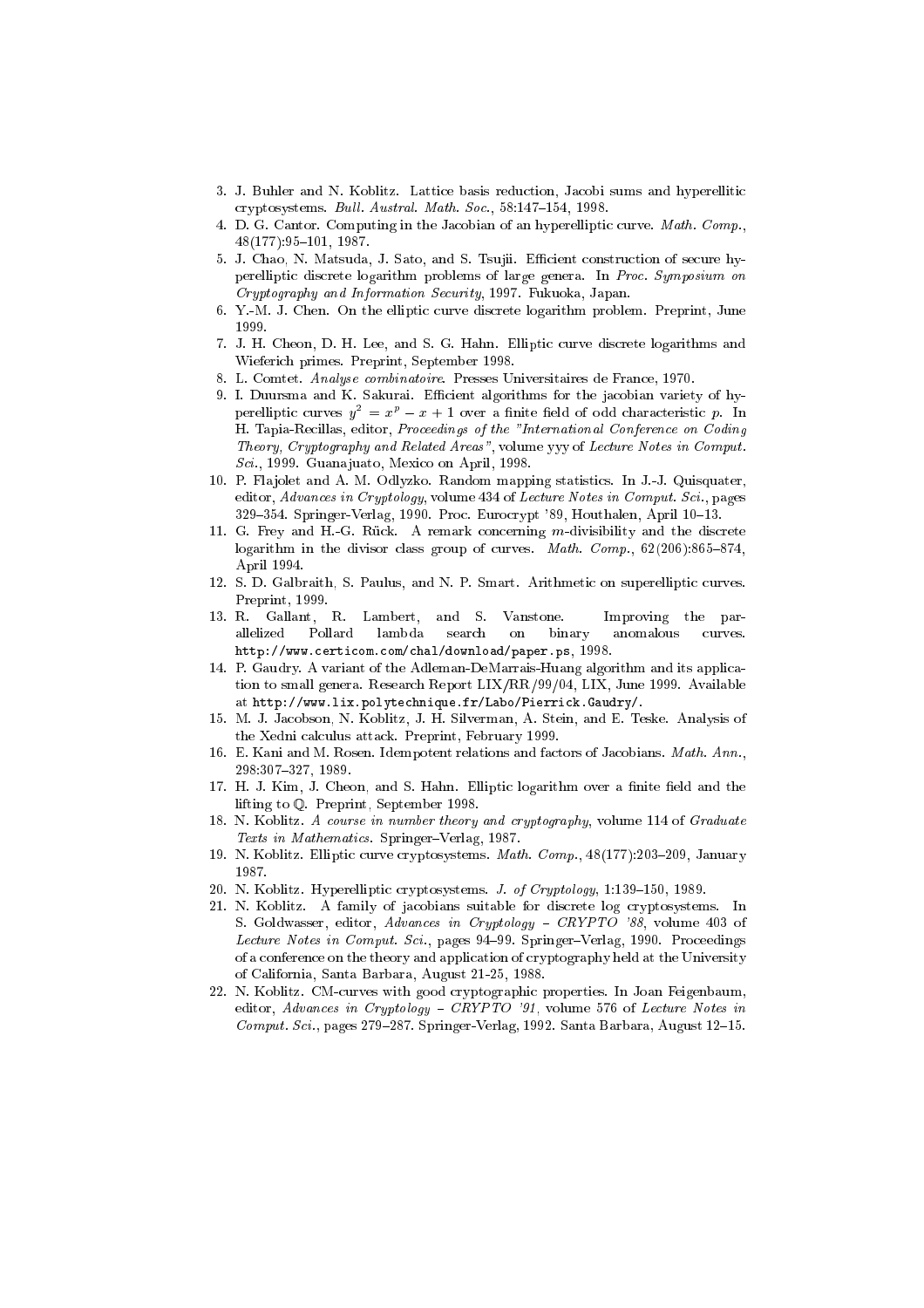- 23. H. W. Lenstra, Jr. Factoring integers with elliptic curves. Ann. of Math.  $(2)$ , 126:649-673, 1987.
- 24. R. Lercier. Finding good random elliptic curves for cryptosystems defined over  $F_{2^n}$ . In W. Fumy, editor, Advances in Cryptology -  $EUROCRYPT'$  '97, volume 1233 of Lecture Notes in Comput. Sci., pages 379-392. Springer-Verlag, 1997. International Conference on the Theory and Application of Cryptographic Techniques, Konstanz, Germany, May 1997, Proceedings.
- 25. R. Lercier and F. Morain. Counting the number of points on elliptic curves over finite fields: strategies and performances. In L. C. Guillou and J.-J. Quisquater, editors, Advances in Cryptology -  $EUROCRYPT$  '95, volume 921 of Lecture Notes in Comput. Sci., pages  $79-94$ , 1995. International Conference on the Theory and Application of Cryptographic Techniques, Saint-Malo, France, May 1995, Proceedings.
- 26. A. Menezes, T. Okamoto, and S. A. Vanstone. Reducing elliptic curves logarithms to logarithms in a finite field. IEEE Trans. Inform. Theory, IT-39(5):1639-1646, September 1993.
- 27. A. J. Menezes. Elliptic curve public key cryptosystems. Kluwer Academic Publishers. 1993. ers, 1993.
- 28. V. Miller. Use of elliptic curves in cryptography. In A. M. Odlyzko, editor, Advances in Cryptology  $-$  CRYPTO '86, volume 263 of Lecture Notes in Comput. Sci., pages  $417-426$ . Springer-Verlag, 1987. Proceedings, Santa Barbara (USA), August 11-15, 1986.
- 29. J. S. Milne. Jacobian varieties. In G. Cornell and J. H. Silverman, editors, Arithmetic Geometry, pages  $167-212$ . Springer-Verlag, 1986.
- 30. V. Muller. Fast multiplication on elliptic curves over small elds of characteristic two. *J. of Cryptology*,  $11(4):219-234$ , 1998.
- 31. D. Mumford. Tata lectures on theta II. Birkhauser, 1984.
- 32. S. Nakajima. p-ranks and automorphism groups of algebraic curves. Trans. Amer. Math. Soc., 303(2):595-607, October 1987.
- 33. S. Pohlig and M. Hellman. An improved algorithm for computing logarithms over  $GF(p)$  and its cryptographic significance. IEEE Trans. Inform. Theory, IT-24:106-110.1978. 110, 1978.
- 34. J. M. Pollard. Monte Carlo methods for index computation  $p$ . Math.  $Comp., 32(143):918-924, July 1978.$
- 35. J.-J. Quisquater and J.-P. Delescaille. How easy is collision search? application to DES. In J.-J. Quisquater, editor, Advances in Cryptology, volume 434 of Lecture Notes in Comput. Sci., pages 429-434. Springer-Verlag, 1990. Proc. Eurocrypt '89, Houthalen, April 10-13.
- 36. P. Roquette. Abschätzung der Automorphismenanzahl von Funktionenkörpern bei Primzahlcharakteristik. Math. Z., 117:157-163, 1970.
- 37. Y. Sakai and K. Sakurai. Design of hyperelliptic cryptosystems in small charatcteristic and a software implementation over  $\mathbb{F}_{2^n}$ . In K. Ohta and D. Pei, editors, Advances in Cryptology, volume 1514 of Lecture Notes in Comput. Sci., pages 80-94. Springer-Verlag, 1998. Proc. Asiacrypt '98, Beijing, October, 1998.
- 38. T. Satoh and K. Araki. Fermat quotients and the polynomial time discrete log algorithm for anomalous elliptic curves. *Comment. Math. Helv.*,  $47(1):81-92$ , 1998.
- 39. J. Sattler and C. P. Schnorr. Generating random walks in groups. Ann. Univ. Sci. Budapest. Sect. Comput., 6:65-79, 1985.
- 40. I. A. Semaev. Evaluation of discrete logarithms in a group of p-torsion points of an elliptic curves in characteristic p. Math. Comp.,  $67(221):353{-}356$ , January 1998.